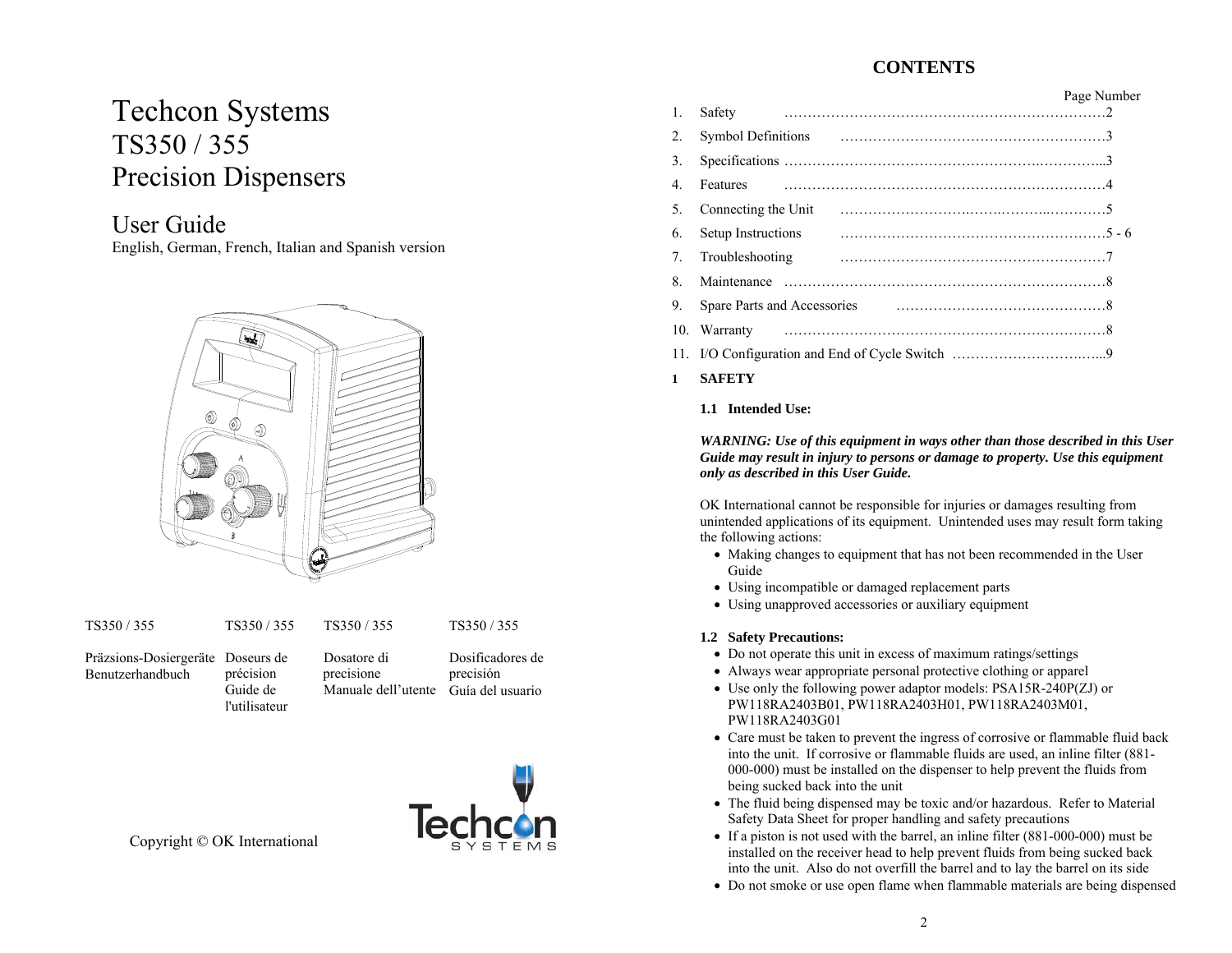• This equipment is for indoor use only

#### **2 SYMBOL DEFINITIONS**

| <b>Symbol</b> | <b>Definition</b> |
|---------------|-------------------|
|               | Power On/Off      |
|               | Cycle Mode        |
|               | Timer             |
|               | Vacuum            |
|               | Pressure          |

#### **3 SPECIFICATIONS**

| Size                         | 152mm X 165mm X 178mm<br>(6" X 6.5" X 7")                                                                                    |
|------------------------------|------------------------------------------------------------------------------------------------------------------------------|
| Weight                       | $1.2 \text{ kg} (2.6 \text{ lbs})$                                                                                           |
| Input Voltage                | 24VDC                                                                                                                        |
| <b>Rated Power</b>           | 10W                                                                                                                          |
| Air Input                    | 100 psi (6.9 bar) Max.                                                                                                       |
| <b>Pollution Degree</b>      | П                                                                                                                            |
| <b>Installation Category</b> | I                                                                                                                            |
| Indoor Use                   | Altitude up to $2,000m$ (6,562ft)                                                                                            |
| <b>Operating Temperature</b> | $0^{\circ}$ C to 50 $^{\circ}$ C (32 $^{\circ}$ F to 122 $^{\circ}$ F)                                                       |
| Storage Temperature          | -10°C to 60°C (14°F to 140°F)                                                                                                |
| Max. Relative Humidity       | 80% for temperature up to 31°C (87.8°F) Decreasing<br>linearly to 50% relative humility at $40^{\circ}$ C (104 $^{\circ}$ F) |
| Air Output                   | $TS350 = 0-100$ psi (0-6.9 bar)<br>$TS355 = 0-15$ psi (0-1.03 bar)                                                           |
| Vacuum                       | 406mm (16") of Hg                                                                                                            |
| Timer                        | $0.008 - 60.000$ seconds                                                                                                     |
| Cycle Mode                   | Timed, Interrupt, Teach, Purge                                                                                               |
| Timing Repeat Tolerance      | $+/- 0.001\%$                                                                                                                |
| Cycle Rate                   | 1,200 cycles/min.                                                                                                            |
| <b>LCD</b>                   | 20 X 4 display segments                                                                                                      |

**4 FEATURES** 



**Figure 1.0** 

| <b>Items</b> | <b>Description</b>            |
|--------------|-------------------------------|
| 1            | <b>Power Button</b>           |
| 2            | Mode Button                   |
| 3            | <b>Reset Button</b>           |
| 4            | Display                       |
| 5            | Air Pressure Regulator        |
| 6            | <b>Pulsed Air Outlet</b>      |
| 7            | Vacuum Control                |
| 8            | Setup Control Knob            |
| 9            | Foot Switch Receptacle        |
| 10           | Receiver Head air hose holder |
| 11           | Power Receptacle              |
| 12           | I/O Connection                |
| 13           | <b>Exhaust Port</b>           |
| 14           | Accessory Air Outlet          |
| 15           | Air Inlet                     |
| 16           | Cord Lock                     |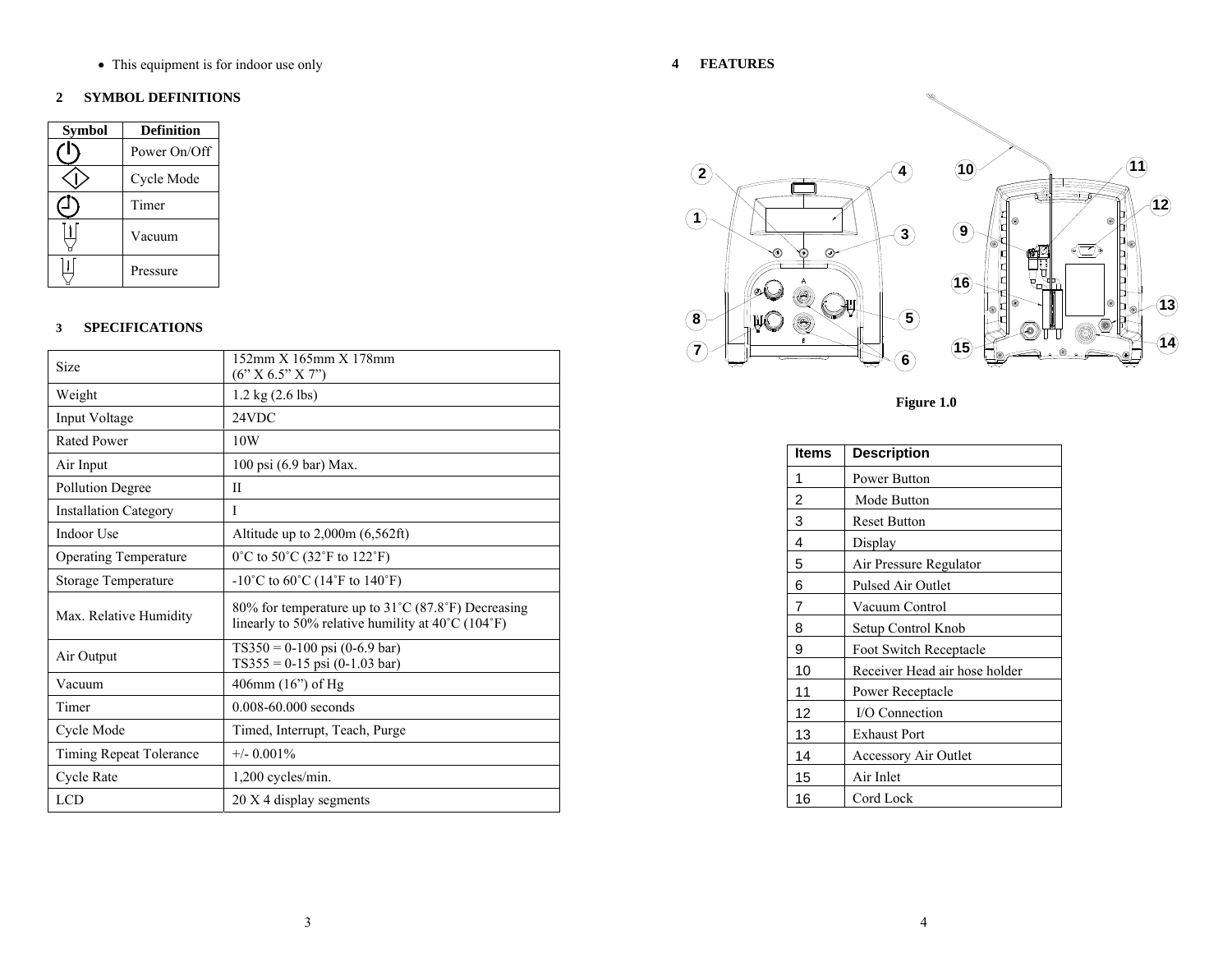#### **5CONNECTING THE UNIT**

*CAUTION: A 5-micron filter (TSD800-6) ,not included, must be installed with the unit to ensure proper air filtration.* 



**Figure 2.0** 

| <b>Items</b> | <b>Description</b>        |
|--------------|---------------------------|
|              | To Air Source             |
| າ            | Air Filter (not included) |
| ζ            | Power Adapter             |
|              | Foot Switch               |

#### **6SETUP INSTRUCTIONS**

Refer to Figure 1.0

#### **6.1 Manual/Purge Dispense Cycle Setting:**

- 1. Turn on the unit by pressing the Power button (1).
- 2. Press the Mode button (2) until "PURGE" appears on the Display.
- 3. Turn up the air pressure by rotating the Air pressure regulator knob (5) until the desired pressure is indicated on the Display.
- 4. After filling the barrel or using pre-packaged adhesive, attach syringe to receiver head assembly. Make certain that the syringe locks into place.
- 5. Connect the plug end of the receiver head assembly to one of the air dispense outlet (6).
- 6. If vacuum "suck back" is needed, rotate the Vacuum regulator (7) counter clockwise until the desired vacuum pressure is indicated on the Display.
- 7. Press and hold the Foot switch to activate dispensed cycle. (The Manual/Purge Mode is now activated)

# **6.2 Automatic Dispense Cycle Setting**

#### **6.2.1 Program selection**

- 1. Press the reset button (3) until "P:" is flashing
- 2. Rotate the Setup Control Knob (8) to select desired program

### **6.2.2 Timed Mode setting**

- 1. Press the Mode button (2) to select "TIMED" mode
- 2. Press and release the reset button (3) until the colon (:) in the "TIME:" is flashing

3. Rotate the Setup control knob (8) to set the desired dispense time

4. Depress Foot switch to activate timed dispensed cycle

### **6.3 Teach Mode Setting**

In the teach mode, the unit will accumulate time as long as the foot switch is depressed. This is helpful in determining dispense time required when dispense output is unknown.

- 1. Press the Mode button (2) to select "TEACH" mode
- 2. Press and release the reset button  $(3)$  until the dispense time =  $0.000S$
- 3. Press and hold down Foot switch. Dispense time will accumulate during this time
- 4. Release Foot switch when proper amount of fluid is dispensed
- 5. Press the Mode button (2) to switch the "TIMED" mode
- 6. The dispenser is now set to repeat this time cycle.

### **6.4 Multiple Shots Setting:**

Up to ten separate individual or sequenced shots can be stored in the TS350/TS355.

- 1. Follow steps in section "6.2 Automatic Dispense Cycle Setting" to set dispense time in desired programs
- 2. Press both the Reset button (3) and the Power button (1) simultaneously to activate sequence program mode
- 3. Rotate the Setup Control knob to select total number of program to be dispensed in sequence
- 4. Press both the Reset button (3) and Power button (1) to exit Multiple Shots mode

### **6.5 Cycle Counter**

The cycle counter records the numbers of automatic dispense cycle being activated. Up to 65,535 cycles can be recorded. This number is shown at the lower right hand corner of the LCD. To reset the counter, press and hold the Reset button (3) and the Mode button (2) simultaneously until the counter shows "0".

### **6.6 Change Pressure and Vacuum Unit Display**

- 1. Press and release the reset button (3) until the colon (:) in the "PRESSURE:" or "VACUUM:" is flashing
- 2. Rotate the Setup control knob (8**)** to select desired unit display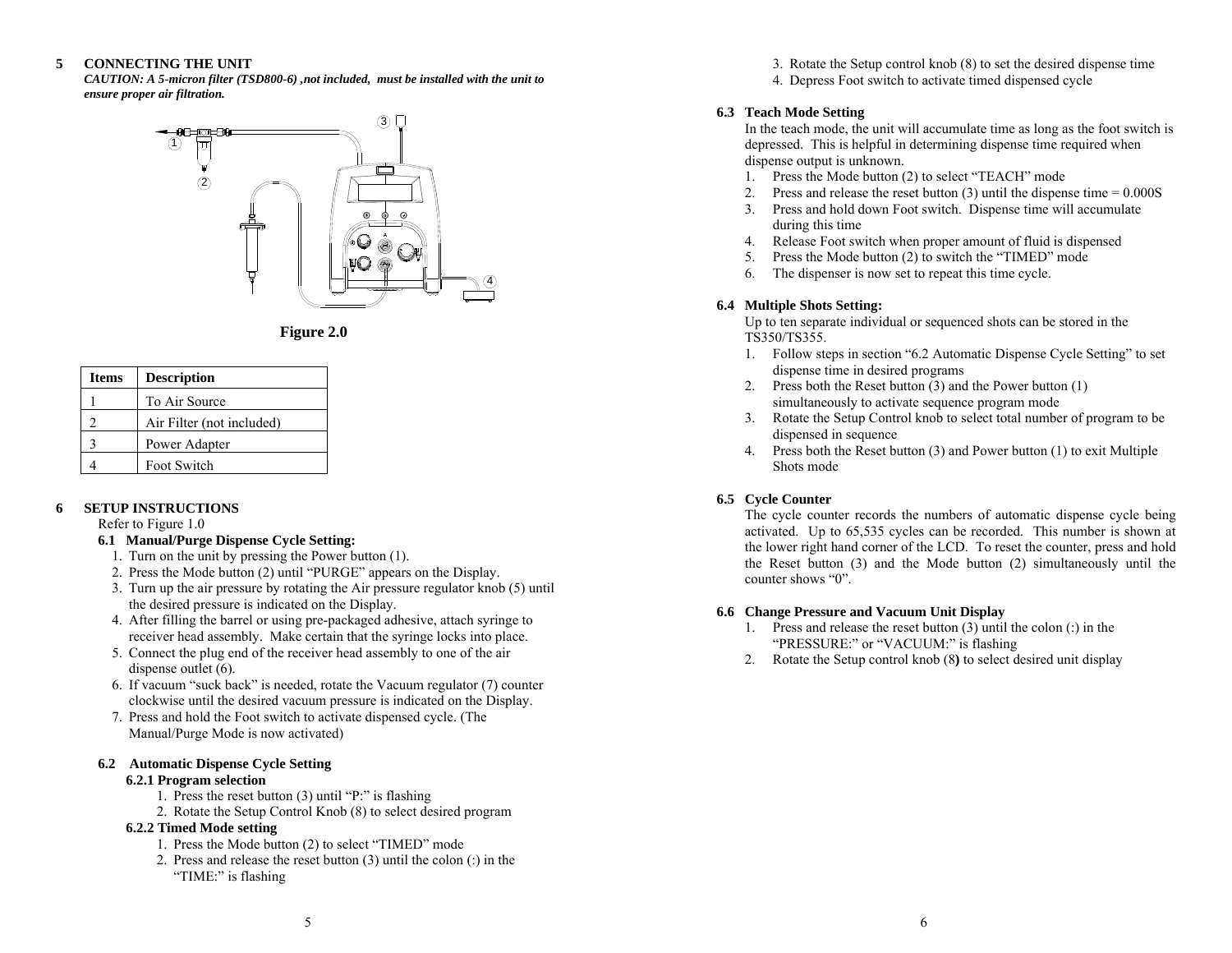#### **7TROUBLESHOOTING**

| <b>PROBLEM</b>                 | <b>POSSIBLE CAUSE</b>                                                                                                                                                                      | <b>CORRECTION</b>                                                                                                                                                                                                 |
|--------------------------------|--------------------------------------------------------------------------------------------------------------------------------------------------------------------------------------------|-------------------------------------------------------------------------------------------------------------------------------------------------------------------------------------------------------------------|
| LCD does not                   | • No power input                                                                                                                                                                           | • Check power cord                                                                                                                                                                                                |
| light                          |                                                                                                                                                                                            | connections                                                                                                                                                                                                       |
|                                |                                                                                                                                                                                            | • Turn on power                                                                                                                                                                                                   |
| System will not<br>actuate     | • Foot switch not<br>plugged in or<br>improperly plugged in<br>• Defective foot switch<br>• Broken wire or loose<br>connection inside unit<br>• Defective solenoid<br>• Defective PC board | • Check foot switch<br>connection<br>• Foot switch needs to be<br>repaired or replaced<br>• Unplug power cord and<br>disconnect air supply.<br>Remove cover and check<br>for broken wires or loose<br>connections |
|                                |                                                                                                                                                                                            | • Replace solenoid<br>• Replace PC board                                                                                                                                                                          |
| System will not                | • Insufficient air                                                                                                                                                                         | • Increase air supply                                                                                                                                                                                             |
| pressurize                     | pressure                                                                                                                                                                                   | pressure                                                                                                                                                                                                          |
|                                | • Air hoses not plugged                                                                                                                                                                    |                                                                                                                                                                                                                   |
|                                | in                                                                                                                                                                                         | • Check connection                                                                                                                                                                                                |
|                                | · Regulator defective                                                                                                                                                                      | • Replace regulator                                                                                                                                                                                               |
| System will not<br>pull vacuum | • Vacuum setting is too<br>low                                                                                                                                                             | • Increase vacuum setting                                                                                                                                                                                         |
|                                | • Defective solenoid                                                                                                                                                                       | • Replace solenoid valve                                                                                                                                                                                          |
|                                | • Defective vacuum<br>venturi                                                                                                                                                              | • Replace venture                                                                                                                                                                                                 |
|                                | · Defective vacuum<br>needle valve                                                                                                                                                         | • Replace needle valve                                                                                                                                                                                            |
| Inconsistent<br>dispensing     | • Air bubbles in<br>adhesive                                                                                                                                                               | • Reduce vacuum setting                                                                                                                                                                                           |
|                                | • Dispense time is too<br>low                                                                                                                                                              | • Increase dispensing time                                                                                                                                                                                        |
|                                | • Dispense needle<br>started to clog                                                                                                                                                       | • Replace needle                                                                                                                                                                                                  |

#### **8MAINTENANCE**

The dispenser is designed and built to be relatively maintenance free. To assure trouble free operation, the following recommendations should be followed:

- 1. Make certain air supply is clean and dry
- 2. Avoid turning barrels upside down or laying barrel so that material may run through air line to internal components
- 3. Avoid connecting the unit to excessive moisture or solvent saturation.
- 4. Avoid connecting air supply exceeding 100 psi (6.9 bar) for the TS350 and 15 psi (1.03 bar) for the TS355
- 5. Use only Amyl Alcohol to clean outside surface of the main housing.
- 6. Use only soft cloth to clean the LCD

#### **9SPARE PARTS AND ACCESSORIES**

For TS3xx/2xx spare parts and accessories information, please visit the TS3xx/2xx User Guide webpage at *http://www.techconsystems.com*

#### **10 LIMITED WARRANTY**

OK International warrants this product to the original purchaser for a period of one (1) year from date of purchase to be free from material and workmanship defects but not normal wear-and-tear, abuse and faulty installation. Defective product or subassembly and components under warranty will be repaired or replaced (at OK International's option) free of charge. Customer with defective product under warranty must contact the nearest OK International office or distributor to secure a return authorization prior to shipping the product to the assigned OK International authorized service center. For nearest OK International office or distributor contact information, please visit www.techconsystems.com. OK International reserves the right to make engineering product changes without notice.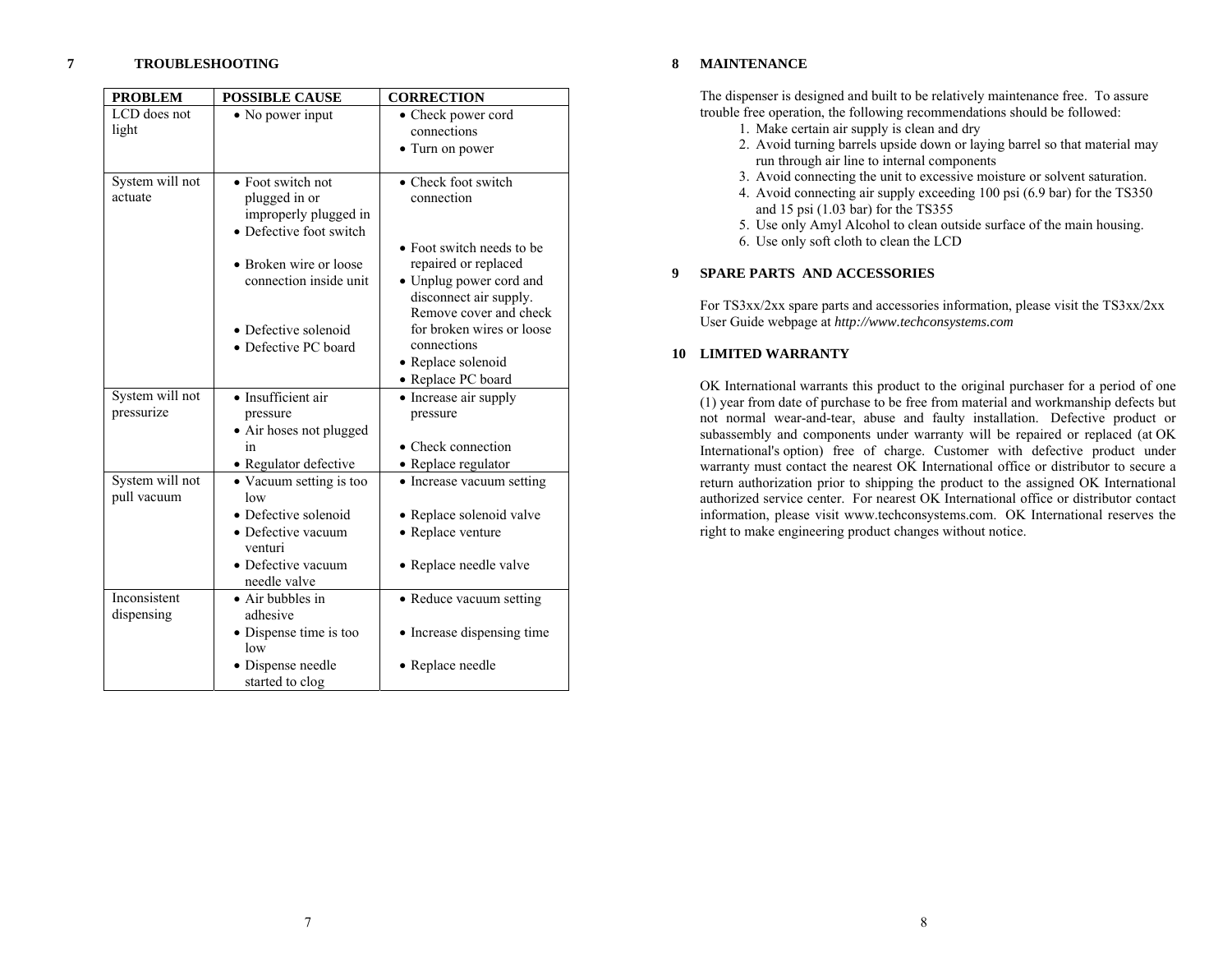#### **11 I/O Configuration and End of Cycle Switch**

During a dispense cycle, an open collector circuit closes and remains closed while the valve is dispensing. Pin 3 and 4 can be as feedback signal to synchronize with other devices. Power from an external source is allowed to pass through the circuit to operate a 5 to 24 VDC load. Power consumption must not exceed 250 mA. The load could be a relay, solenoid, counter, LED, or any device that will operate within a 5 to 24 VDC range and a maximum of 250 mA.

#### **Note:**

 **During the dispense cycle, pin 3 will be grounded. Please make sure the external device (your machine that controls the dispenser/controller) has the same ground as the TS250/255 controller.** 



Pin 7, 8, and  $9 =$  Available

# **INHALTSVERZEICHNIS**

| $\mathbf{1}$ |                                                                                                                                                                                                                                | Seite |
|--------------|--------------------------------------------------------------------------------------------------------------------------------------------------------------------------------------------------------------------------------|-------|
| 2            |                                                                                                                                                                                                                                |       |
| 3            |                                                                                                                                                                                                                                |       |
| 4            | Hauptkomponenten                                                                                                                                                                                                               |       |
| 5            | Anschluss des Gerätes                                                                                                                                                                                                          |       |
| 6            | Setup-Anleitung                                                                                                                                                                                                                |       |
| 7            | Fehlerbeseitigung                                                                                                                                                                                                              |       |
| 8            | Wartung                                                                                                                                                                                                                        |       |
| 9            | Ersatzteile und Zubehör (etwase et al., et al., et al., et al., et al., et al., et al., et al., et al., et al., et al., et al., et al., et al., et al., et al., et al., et al., et al., et al., et al., et al., et al., et al. |       |
| 10           | Garantie                                                                                                                                                                                                                       |       |
| 11           | I/O Konfiguration und Schalter zum Beenden des Zyklus 10                                                                                                                                                                       |       |

#### **1SICHERHEITSHINWEISE**

#### **1.1 Bestimmungsgemäßer Gebrauch**

*WARNUNG: Wird dieses Gerät für andere Zwecke eingesetzt als in diesem Benutzerhandbuch beschrieben, kann es zu Personen- oder Sachschäden kommen. Setzen Sie das Gerät nur gemäß der Anleitung ein.*

OK International ist nicht haftbar für Personen- oder Sachschäden, die auf nicht zweckgemäßen Einsatz der Geräte zurückzuführen sind. Zu nicht bestimmungsgemäßem Gebrauch zählen:

- Änderungen am Gerät, die nicht ausdrücklich im Benutzerhandbuch empfohlen werden
- Einsatz nicht kompatibler oder beschädigter Ersatzteile
- Verwendung nicht zugelassenen Zubehörs oder Hilfsgeräte

#### **1.2 Sicherheitsvorkehrungen**

- Betreiben Sie das Gerät ausschließlich mit den maximal zugelassenen Nennleistungen/Einstellungen.
- Tragen Sie immer geeignete Schutzkleidung.
- Verwenden Sie nur die folgenden Adaptertypen: PSA15R-240P(ZJ) oder PW118RA2403B01, PW118RA2403H01, PW118RA2403M01, PW118RA2403G01
- Achten Sie darauf, dass korrosive oder brennbare Medien nicht in das Gerät zurückfließen. Wenn korrosive oder brennbare Medien eingesetzt werden, muss ein Inline-Filter (881-000-000), nicht im Lieferumfang enthalten, am Dosiersystem installiert werden, so dass die Medien nicht in das Gerät zurück gesaugt werden können.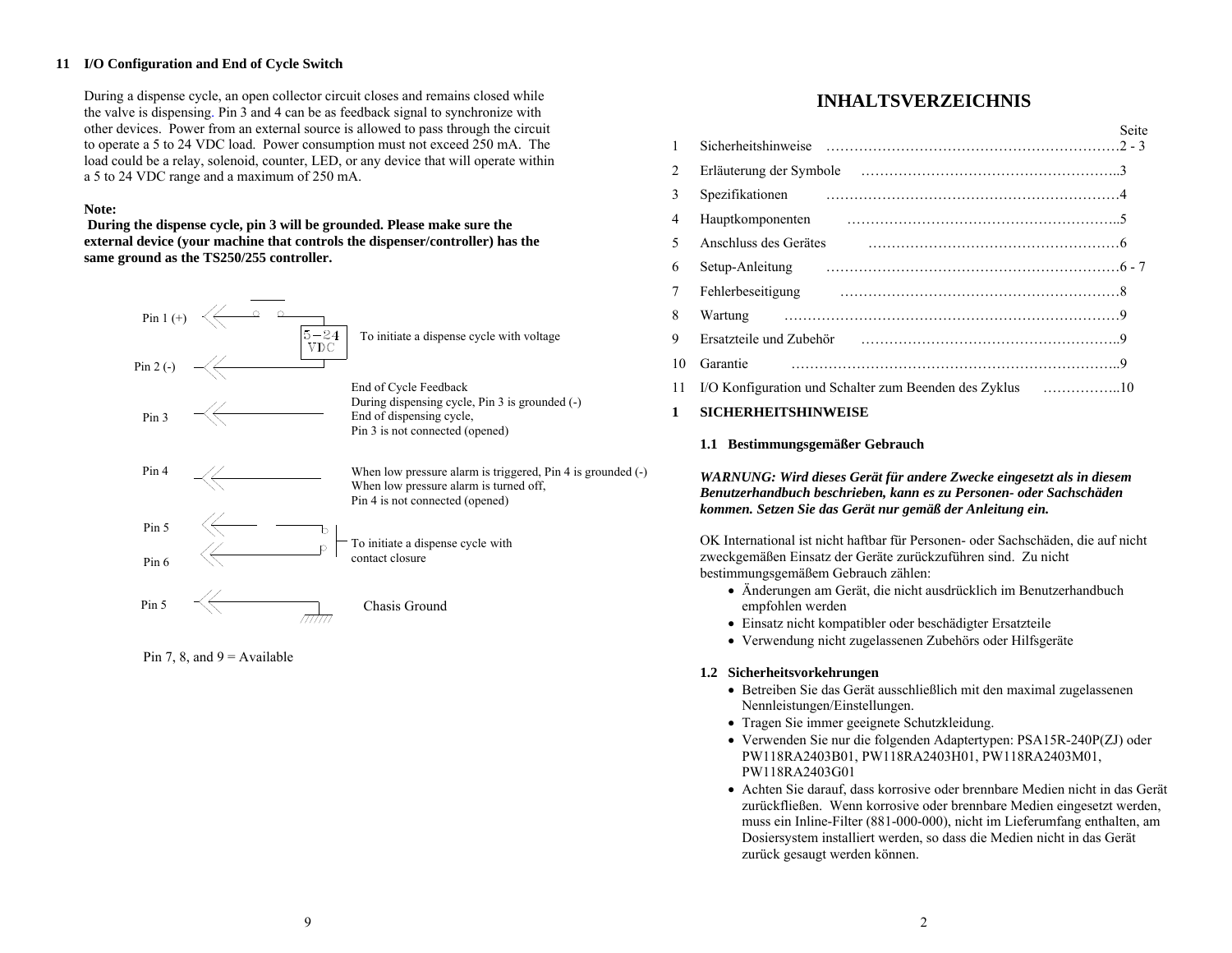- Das dosierte Medium kann giftig und/oder gefährlich sein. Weitere Einzelheiten bezüglich ordnungsgemäßer Handhabung und Sicherheitsvorkehrungen finden Sie im Sicherheitsdatenblatt.
- Wird kein Stopfen mit der Kartusche eingesetzt, ist am Schlauch des Kartuschenadapters ein Inline-Filter (881-000-000), nicht im Lieferumfang enthalten, zu montieren, so dass die Medien nicht in das Dosiergerät zurück gesaugt werden. Die Kartusche darf nicht überfüllt oder auf die Seite gelegt werden.
- Rauchen oder offenes Feuer sind bei der Dosierung brennbarer Medien untersagt.
- Dieses Gerät ist nur für den Gebrauch in geschlossenen Räumen geeignet.

### **2 ERLÄUTERUNG DER SYMBOLE**

| <b>Symbol</b> |               |
|---------------|---------------|
|               | Ein / Aus     |
|               | Zyklusbetrieb |
|               | Timer         |
|               | Vakuum        |
|               | Druckluft     |

# **3 SPEZIFIKATIONEN**

| Abmessungen                   | 152 X 165 X 178mm<br>$(6'' \times 6.5'' \times 7'')$                                           |
|-------------------------------|------------------------------------------------------------------------------------------------|
| Gewicht                       | $1,2$ kg $(2,6$ lbs)                                                                           |
| Eingangs-<br>spannung         | 24 VDC                                                                                         |
| Nennleistung                  | 10W                                                                                            |
| Drucklufteingang              | 100 psi (6,9 bar) max.                                                                         |
| Verunreinigungs-<br>grad      | $\mathbf{I}$                                                                                   |
| Installations-<br>kategorie   | I                                                                                              |
| Einsatz in<br>Innenräumen     | Aufstellungshöhe bis zu 2.000 m (6.562 ft)                                                     |
| Betriebstemperatur            | $\overline{0\,^{\circ}\text{C}}$ bis 40 °C (32 °F bis 104°F)                                   |
| Lagertemperatur               | -10 °C bis 60 °C (14 °F bis 140 °F)                                                            |
| Max. relative<br>Feuchtigkeit | 80 % für Temperaturen bis 31 °C (87,8 °F), linear<br>abnehmend bis auf 50 % bei 40 °C (104 °F) |
| Druckluftausgang              | $TS350 = 0-100$ psi (0-6,9 bar)<br>$TS355 = 0-15$ psi (0-1,03 bar)                             |
| Rückhaltevakuum               | 406 mm (16") Hg                                                                                |
|                               |                                                                                                |
| Timer                         | $0,008-60,0$ Sekunden                                                                          |
| Zyklusbetrieb                 | Zeiteinstellmodus, mit Unterbrechung, Spülen, (Lern)-<br>Modus                                 |
| Wiederholtoleranz             | $+/- 0,001\%$                                                                                  |
| Zyklen-<br>geschwindigkeit    | 1.200 Zyklen/Minute;                                                                           |
| <b>LCD</b>                    | 20 X 4 Displaysegmente                                                                         |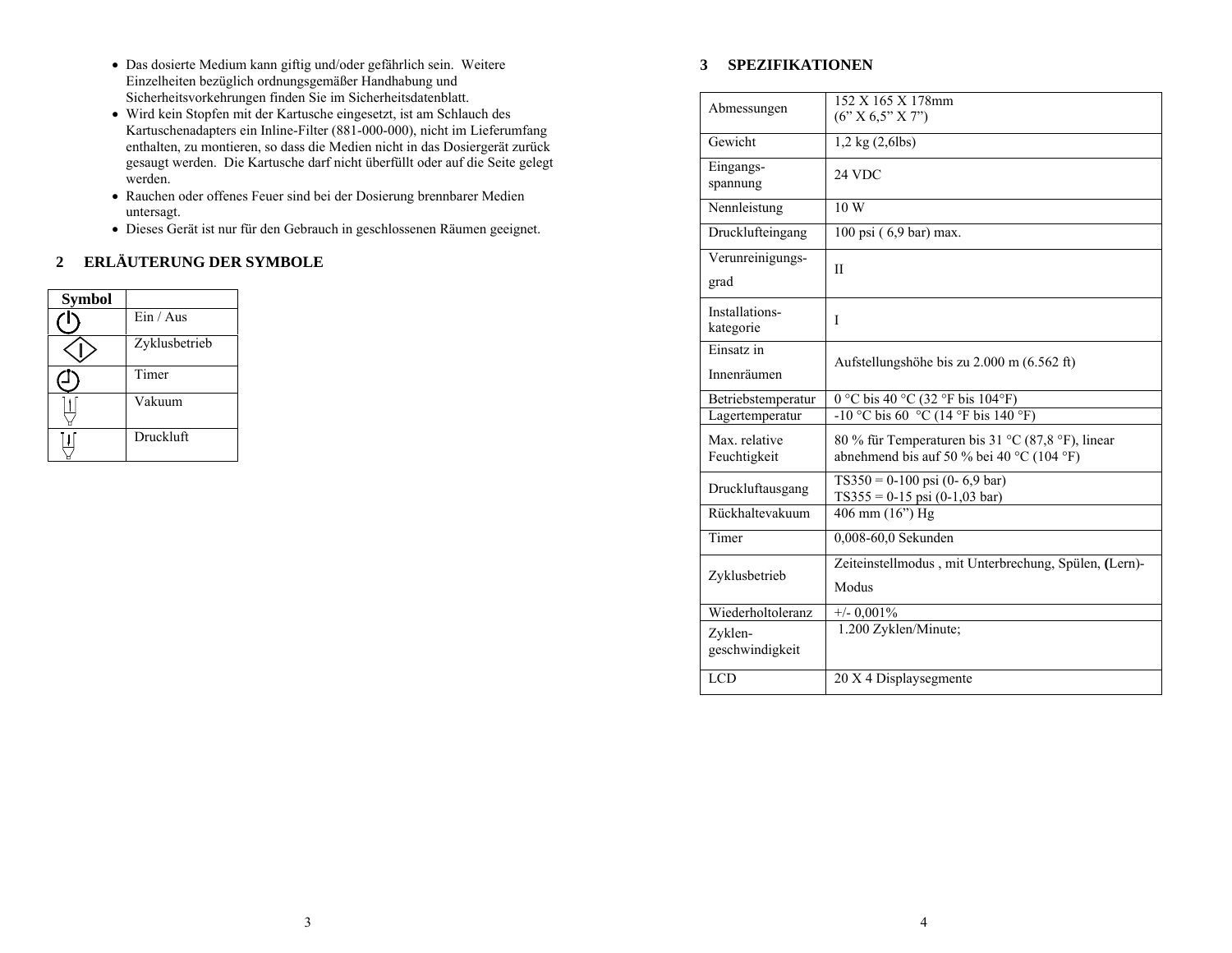

| Abb. 1.0 |  |
|----------|--|
|          |  |

| <b>Positionen</b> | <b>Beschreibung</b>                               |
|-------------------|---------------------------------------------------|
| 1                 | Ein-/Aus-Taste                                    |
| 2                 | Modustaste                                        |
| 3                 | Programmauswahl-Taste                             |
| 4                 | Display                                           |
| 5                 | Druckluftregler                                   |
| 6                 | Ausgang für gepulste Luft                         |
| 7                 | Einstellung Rückhaltevacuum                       |
| 8                 | Regler zur Einstellung des ausgewählten Programms |
| 9                 | Fußschalterbuchse                                 |
| 10                | Schlauchhalter für Kartuschenadapter              |
| 11                | Netzbuchse                                        |
| 12                | I/O Anschluss                                     |
| 13                | Abluftöffnung                                     |
| 14                | Zusätzlicher Druckluftausgang                     |
| 15                | Drucklufteingang                                  |
| 16                | Kabelsicherung                                    |

### **5 ANSCHLUSS DES GERÄTES**

*ACHTUNG: Um eine ordnungsgemäße Luftfilterung zu gewährleisten, muss ein 5-Mikron Filter (TSD800-6), nicht im Lieferumfang enthalten, angebracht werden.* 



**Abb. 2.0** 

| <b>Positionen</b> | <b>Beschreibung</b>                          |
|-------------------|----------------------------------------------|
|                   | zur Druckluftversorgung                      |
|                   | Luftfilter (Nicht im Lieferumfang enthalten) |
|                   | Netzadapter                                  |
|                   | Fußschalter                                  |

#### **6SETUP ANLEITUNG**

Siehe Abb. 1.0

#### **6.1 Einstellen des manuellen/"Purge"-Dosierzyklus (Reinigungszyklus)**

- 1. Schalten Sie das Gerät mit der Ein-/Aus-Taste (1) ein.
- 2. Drücken Sie die Modustaste (2), bis "PURGE" im Display erscheint.
- 3. Erhöhen Sie die Druckluft durch Drehen des Druckluftreglers (5), bis der gewünschte Druck am Display (4) angezeigt wird.
- 4. Füllen Sie die Kartusche oder verwenden Sie ein abgepacktes Medium, danach bringen Sie die Kartusche am Kartuschenadapter an. Stellen Sie sicher, dass die Kartusche im Adapter einrastet.
- 5. Verbinden Sie den Stecker des Kartuschenadapters mit einem der Dosierausgänge (6).
- 6. Um ein Auslaufen niederviskoser Medien aus der Kartusche zu verhindern, drehen Sie den Vakuumregler (7) nach links bis das gewünschte Rückhaltevakuum am Display (4) angezeigt wird.
- 7. Halten Sie den Fußschalter gedrückt, um den Dosierzyklus zu aktivieren. (Der manuelle/"Purge"-Modus ist jetzt eingeschaltet).

### **6.2 Einstellen des automatischen Dosierzyklus**

### **6.2.1 Programmwahl**

- 1. Drücken Sie die Programmauswahl-Taste (3) bis der Doppelpunkt (:) hinter dem "P:" im Display blinkt.
- 2. 2. Drehen Sie den Programmeinstell-Regler (8), um zwischen den 10 möglichen Dosierprofilen zu wählen.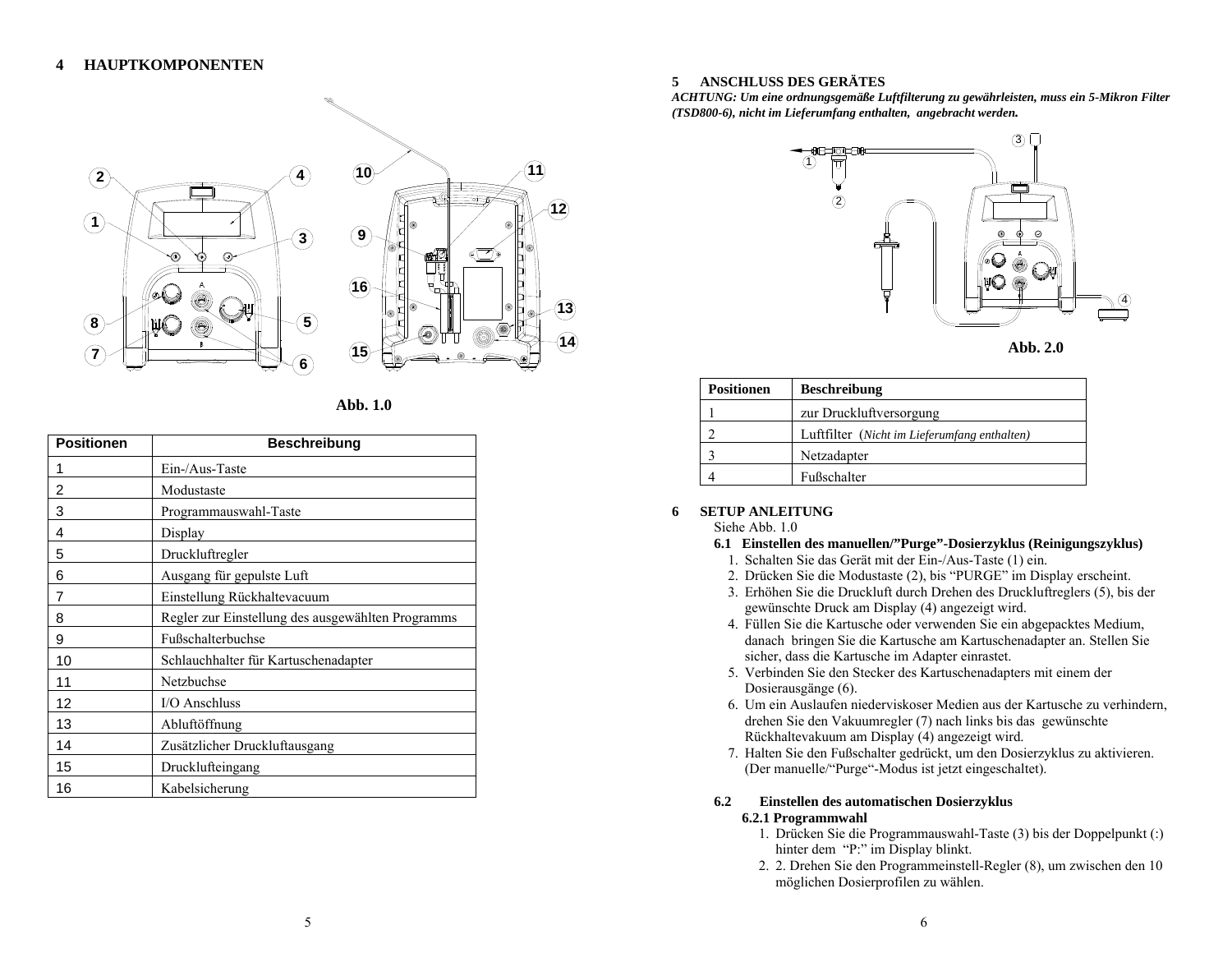#### **6.2.2 Einstellen der Zeit**

- 1. Drücken Sie die Modus-Taste (2) bis der "TIMED" Zeiteinstellmodus in der obersten Displayzeile angezeigt wird.
- 2. Drücken Sie kurz die Programmauswahl-Taste (3) bis der Doppelpunkt (:) hinter dem Wort "TIMED:" blinkt.
- 3. Drehen Sie den Programmeinstell-Regler (8) bis die gewünschte Zeit am Display angezeigt wird.
- 4. Starten Sie den zeitgesteuerten Dosierzyklus mit dem Fußschalter

### **6.3 Einstellen des Teach-Modus**

Im Teach-Modus wird die Zeit summiert, solange der Fußschalter betätigt wird. Dies ist hilfreich, wenn die erforderliche Dosierzeit bestimmt werden soll und die Dosierleistung nicht bekannt ist.

- 1. Drücken Sie die Modus-Taste (2) bis der "TEACH" (Lern)-Modus in der obersten Displayzeile angezeigt wird.
- 2. Drücken Sie kurz die Programmauswahl-Taste (3) bis die angezeigte Dosierzeit mit "0.000S" angezeigt wird.
- 3. Drücken Sie den Fußschalter, und halten Sie den Schalter gedrückt. Die Dosierzeit wird jetzt für diesen Zeitraum summiert.
- 4. Lassen Sie den Fußschalter los, sobald der Austrag der benötigten Dosiermenge erfolgt ist.
- 5. Halten Sie die Programmauswahl-Taste (3) zwei Sekunden gedrückt, wenn die Daten gespeichert werden sollen.
- 6. Gehen Sie mit der Modustaste (2) in den Modus "TIMED".
- 7. Das Dosiergerät ist jetzt auf eine Wiederholung des Zeitzyklus eingestellt.

### **6.4 Mehrfachdosierung**

In dem TS350/TS355 können bis zu zehn separate Einzel- oder Mehrfachdosierungen gespeichert werden.

- 1. Führen Sie die Schritte in Abschnitt "6.2 Einstellen des automatischen Dosierzyklus" durch, wenn die Dosierzeit in den gewünschten Programmen eingestellt werden soll.
- 2. Drücken Sie gleichzeitig die Programmauswahl-Taste (3) und die Ein/Aus-Taste (1), um den Modus "Mehrfachdosierung" zu aktivieren.
- 3. Drehen Sie den Programmeinstell-Regler (8), um die Anzahl der Dosierprogramme einzustellen, die in Reihe aktiviert werden sollen.
- 4. Drücken Sie gleichzeitig die Programmauswahl-Taste (3) und die Ein/Aus-Taste (1), um den Modus "Mehrfachdosierung zu verlassen.

### **6.5 Zyklenzähler**

Der Zyklenzähler registriert die Anzahl der aktivierten automatischen Dosierzyklen. Es können bis zu 65.535 Zyklen aufgezeichnet werden. Die Zahl der Zyklen erscheint in der unteren rechten Bildschirmecke der LCD-Anzeige. Um den Wert im Zyklenzähler zu löschen, drücken Sie die Programmauswahl-Taste (3) und die Modus-Taste (2) solange, bis der Wert  $.0$ " angezeigt wird.

#### **6.6 Änderung der Einstellung Druck (PRESSURE) und Rückhaltevakuum (VACUUM) im Display**

- 1. Drücken Sie die Programmauswahl-Taste (3) bis der Doppelpunkt (:) inter dem Wort "PRESSURE:" oder "VACUUM:" im Display blinkt.
- 2. Drehen Sie den Programmeinstell-Regler (8) bis der gewünscht Wert im Display angezeigt wird.

#### **7FEHLERBESEITIGUNG**

| <b>PROBLEM</b>          | <b>MÖGLICHE URSACHE</b>               | <b>BESEITIGUNG</b>                                    |
|-------------------------|---------------------------------------|-------------------------------------------------------|
| Die LCD-                | • Keine Stromversorgung               | • Netzkabelanschluss                                  |
| Anzeige leuchtet        |                                       | überprüfen                                            |
| nicht auf               |                                       | • Strom einschalten                                   |
|                         |                                       |                                                       |
| System startet<br>nicht | • Fußschalter nicht oder nicht        | • Anschluss des Fußschalters                          |
|                         | richtig angeschlossen                 | überprüfen                                            |
|                         | • Fußschalter defekt                  | · Fußschalter reparieren oder<br>austauschen          |
|                         | • Leitungsbruch oder                  | • Netzkabel ziehen und Gerät                          |
|                         | Anschluss im Gerät hat<br>sich gelöst | von der Druckluftversorgung<br>trennen. Gehäusedeckel |
|                         |                                       | entfernen und prüfen, ob alle                         |
|                         |                                       | Steckverbindungen und Kabel                           |
|                         |                                       | noch richtigen Kontakt haben                          |
|                         | • Magnetventil defekt                 | • Magnetventil austauschen                            |
|                         | • Leiterplatte defekt                 | • Leiterplatte austauschen                            |
| System steht            | • Druckluft nicht ausreichend         | • Druckluft erhöhen                                   |
| nicht unter             | • Druckluftschläuche nicht            | • Anschlüsse prüfen                                   |
| Druck                   | angeschlossen                         |                                                       |
|                         | • Regler defekt                       | • Regler austauschen                                  |
| System zieht            | • Vakuum zu gering                    | • Rückhaltevakuum                                     |
| kein Rückhalte-         | eingestellt                           | erhöhen                                               |
| vakuum                  | • Magnetventil defekt                 | • Magnetventil austauschen                            |
|                         | • Vakuumdüse defekt                   | • Düse austauschen                                    |
|                         | • Nadelventil defekt                  | • Nadelventil ersetzen                                |
| Dosierung ist           | • Luftblasen im Klebstoff             | • Rückhaltevakuum                                     |
| nicht konsistent        |                                       | reduzieren                                            |
|                         | • Dosierzeit zu gering                | · Dosierzeit erhöhen                                  |
|                         | · Dosiernadel verstopft               | • Dosiernadel ersetzen                                |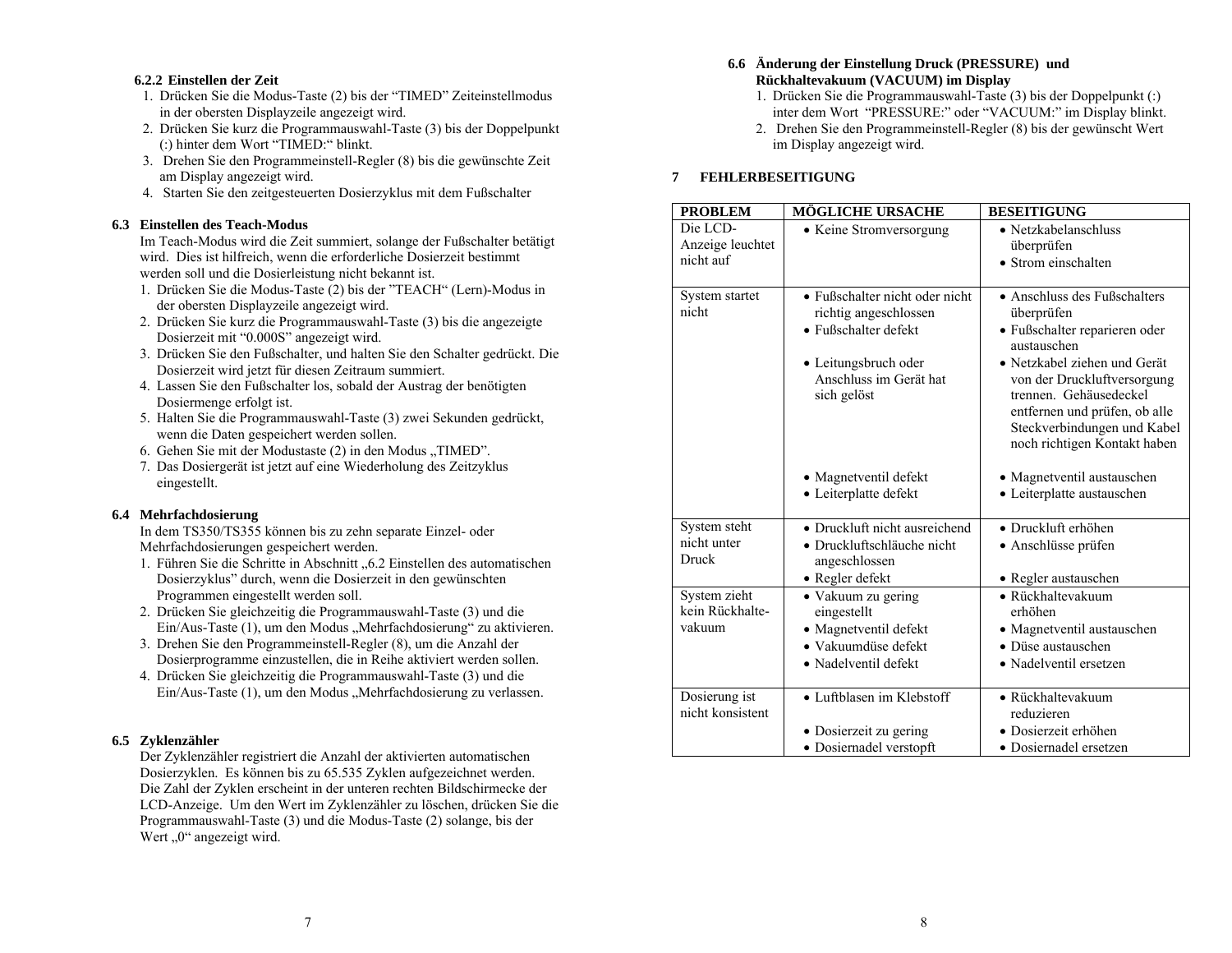#### **8WARTUNG**

Das Dosiergerät ist für einen relativ wartungsfreien Betrieb ausgelegt und konstruiert. Um eine einwandfreie Funktion sicherzustellen, sollten folgende Punkte beachtet werden.

- 1. Nur saubere, trockene Luft zuführen.
- 2. Sie die Kartuschen nicht mit der Unterseite nach oben oder so, dass das Medium durch den Druckluftschlauch ins Gerät fließen kann.
- 3. Setzen Sie das Gerät nicht starker Feuchtigkeit oder Lösemitteln aus.
- 4. Schließen Sie das TS350/355 nicht an eine Druckluftversorgung über 6,9 bar (100 psi) bzw. das TS350/355 an über 1,03 bar (15 psi) an.
- 5. Reinigen Sie die Außenflächen des Gehäuses ausschließlich mit Amyl-Alkohol.
- 6. Reinigen Sie den LCD-Schirm mit einem weichen Tuch.

#### **9ERSATZTEILE UND ZUBEHÖR**

Informationen zu Ersatzteilen und Zubehör des TS3xx/2xx finden Sie auf der Webseite des Benutzerhandbuchs TS3xx/2xx unter *http://www.techconsystems.com*

#### **10 EINGESCHRÄNKTE GARANTIE**

OK International übernimmt gegenüber dem Originalkäufer für dieses Produkt eine Garantie für Material und Verarbeitung für die Dauer von einem (1) Jahr ab Kaufdatum; ausgeschlossen hiervon sind jedoch normaler Verschleiß sowie Schäden durch Missbrauch und fehlerhafte Installation. Defekte Produkte oder Baugruppen und Komponenten werden während der Garantiezeit nach Ermessen von OK International kostenlos repariert oder ersetzt. Bitte kontaktieren Sie das nächstgelegene Büro oder einen Händler von OK International , um vor Versand des Gerätes eine Rücksendegenehmigung zu erhalten. Auf unserer Webseite www.techconsystems.com . finden Sie das nächste OK International Büro oder den nächsten Händler. OK International behält sich das Recht vor, technische Produktänderungen ohne Vorankündigung vorzunehmen.

#### **11 I/O Konfiguration und Schalter zum Beenden des Zyklus**

Während eines Dosierzyklus schließt ein offener Kollektorkreis und bleibt, während das Ventil dosiert, geschlossen. Pin 3 und Pin 4 können als Feedback zum Synchronisieren anderer Geräten verwendet werden. Eine externe Stromquelle kann durch den Kreis eine 5 bis 24 V Gleichstromlast steuern. Der Stromverbrauch darf hierbei 250 mA nicht übersteigen. Die Last kann ein Relais, eine Spule, ein Zähler, eine LED oder irgend ein Gerät sein, dass sich im Spannungsbereich von 5 bis 24 VDC mit bis zu 250 mA betreiben lässt.

#### **Hinweis:**

**Während des Dosiervorgangs liegt Pin 3 auf Erdpotential. Stellen Sie sicher, dass das externe Gerät (Ihr Gerät, dass den Dispenser/Kontoller steuert) das gleiche Erdpotential hat wie der TS350/355 Kontroller.** 

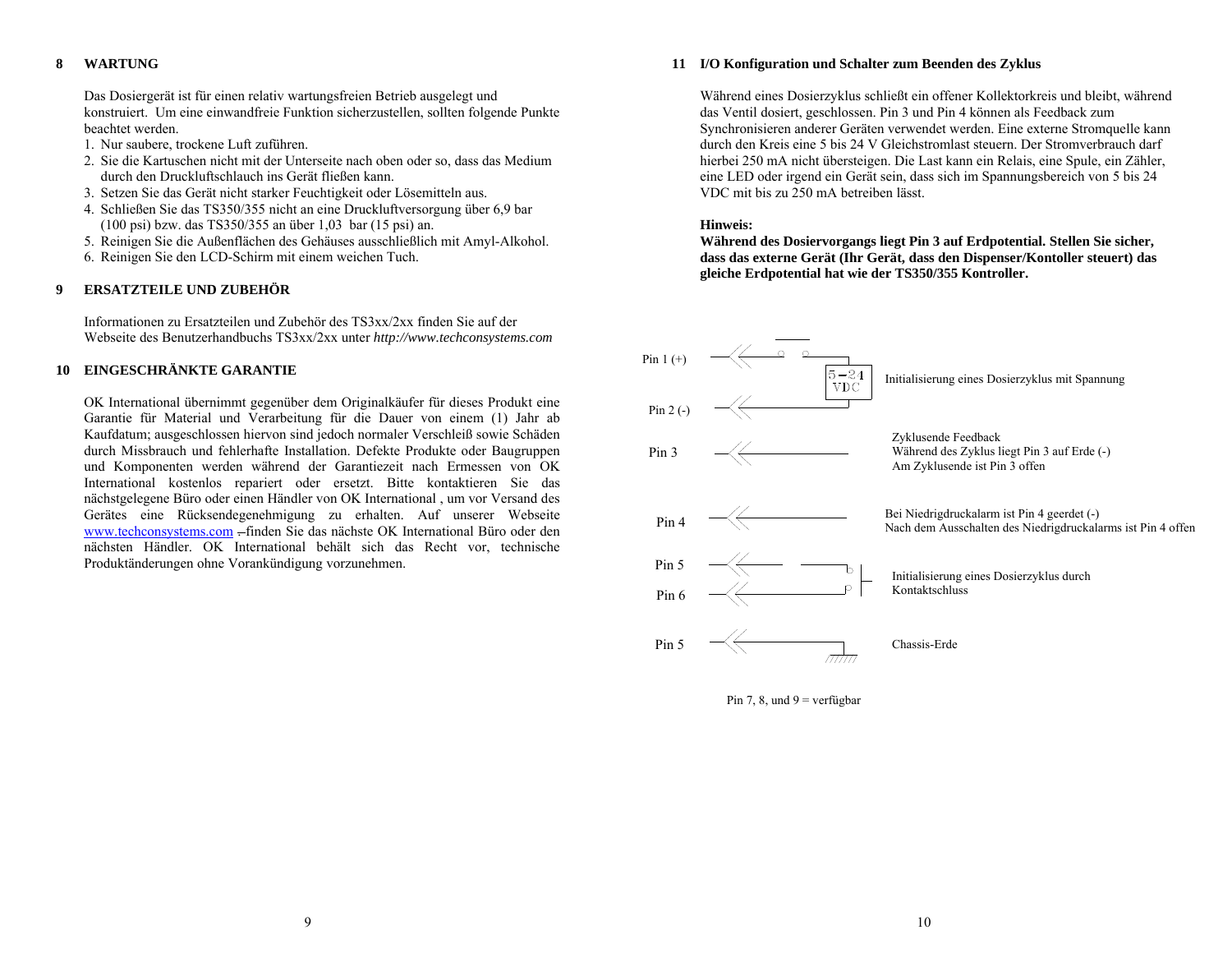# **SOMMAIRE**

| 1              |                                                        | Pages |
|----------------|--------------------------------------------------------|-------|
| $\overline{2}$ |                                                        |       |
| 3              |                                                        |       |
| $\overline{4}$ |                                                        |       |
| 5              |                                                        |       |
| 6              | Instructions de réglage                                |       |
| 7              |                                                        |       |
| 8              | Maintenance                                            |       |
| 9              | Pièces détachées et accessoires                        |       |
| 10             | Garantie                                               |       |
| 11             | Configuration des E/S et commutateur de fin de cycle 9 |       |
|                |                                                        |       |

#### **1 SÉCURITÉ**

#### **1.1 Utilisation prévue :**

*AVERTISSEMENT : L'utilisation de cet équipement de manière différente de celle décrite dans ce Guide de l'utilisateur risque de provoquer des blessures ou des dégâts matériels. Utilisez cet équipement uniquement comme décrit dans ce Guide de l'utilisateur.*

OK International ne peut être tenu responsable pour les blessures ou les dommages résultant d'une utilisation inappropriée de cet équipement. Une utilisation inappropriée peut provoquer les actions suivantes :

- Modification de l'équipement non recommandée dans le Guide de l'utilisateur
- Utilisation de pièces détachées incompatibles ou endommagées
- Utilisation d'accessoires ou d'équipements auxiliaires non approuvés

#### **1.2 Précautions de sécurité :**

- N'utilisez pas cet appareil au-delà des caractéristiques maximales prévues
- Portez toujours un vêtement ou un équipement de protection approprié
- Utilisez exclusivement les modèles d'alimentation suivants : PSA15R-240P(ZJ) ou PW118RA2403B01, PW118RA2403H01, PW118RA2403M01, PW118RA2403G01
- Veillez à éviter toute pénétration de liquide corrosif ou inflammable dans l'appareil. En cas d'utilisation de liquide corrosif ou inflammable, un filtre (881-000-000) doit être installé sur le doseur pour contribuer à éviter la réaspiration du fluide dans l'appareil.
- Le fluide dosé peut être toxique et/ou dangereux. Reportez-vous à la Fiche Technique de Sécurité des produits pour prendre connaissance des manipulations appropriées et des précautions de sécurité.
- fôté • Si vous n'utilisez pas de piston avec la seringue, vous devez installer un filtre (881-000-000) sur l'adaptateur de seringue pour éviter la réaspiration du fluide dans l'appareil. Ne remplissez pas trop la seringue et ne la couchez pas sur son
- Ne fumez pas et n'utilisez pas de flamme nue lors du dosage de produits inflammables
- Cet équipement est uniquement prévu pour l'utilisation à l'intérieur

#### **2 DÉFINITION DES SYMBOLES**

| <b>Symbole</b> | <b>Définition</b> |
|----------------|-------------------|
|                | Marche/arrêt      |
|                | Mode de cycle     |
|                | Temporisateur     |
|                | Vide              |
|                | Pression          |

### **3 SPÉCIFICATIONS**

|                                     | 152mm X 165mm X 178mm                                                                                                     |
|-------------------------------------|---------------------------------------------------------------------------------------------------------------------------|
| Dimensions                          |                                                                                                                           |
|                                     | (6" X 6.5" X 7")                                                                                                          |
| Poids                               | $1,2$ kg $(2,6$ lbs)                                                                                                      |
| Tension d'alimentation              | 24VCC                                                                                                                     |
| Puissance absorbée                  | 10W                                                                                                                       |
| Alimentation en air<br>comprimé     | 100 psi (6,9 bar) max.                                                                                                    |
| Classe de pollution                 | Н                                                                                                                         |
| Catégorie d'installation            | L                                                                                                                         |
| Utilisation à l'intérieur           | Altitude jusqu'à 2.000m (6.562ft)                                                                                         |
| Température d'utilisation           | 0°C à 50°C (32°F à 122°F)                                                                                                 |
| Température de stockage             | $-10^{\circ}$ C à 60 $^{\circ}$ C (14 $^{\circ}$ F à 140 $^{\circ}$ F)                                                    |
| Humidité relative<br>maximale       | 80% pour des températures jusqu'à 31°C (87,8°F) avec<br>décroissance linéaire à 50% d'humidité relative à 40°C<br>(104°F) |
| Sortie d'air                        | $TS350 = 0-100$ psi (0-6,9 bar)<br>$TS355 = 0-15$ psi (0-1,03 bar)                                                        |
| Vide                                | 406mm (16") de Hg                                                                                                         |
| Temporisateur                       | 0,008-60,000 secondes                                                                                                     |
| Modes de marche                     | Temp, Interruption, Purge, Apprentissage                                                                                  |
| Tolérance de répétition<br>de temps | $+/-$ 0,001%                                                                                                              |
| Cadence                             | 1.200 cycles/min.                                                                                                         |
| <b>LCD</b>                          | 20 X 4 segments                                                                                                           |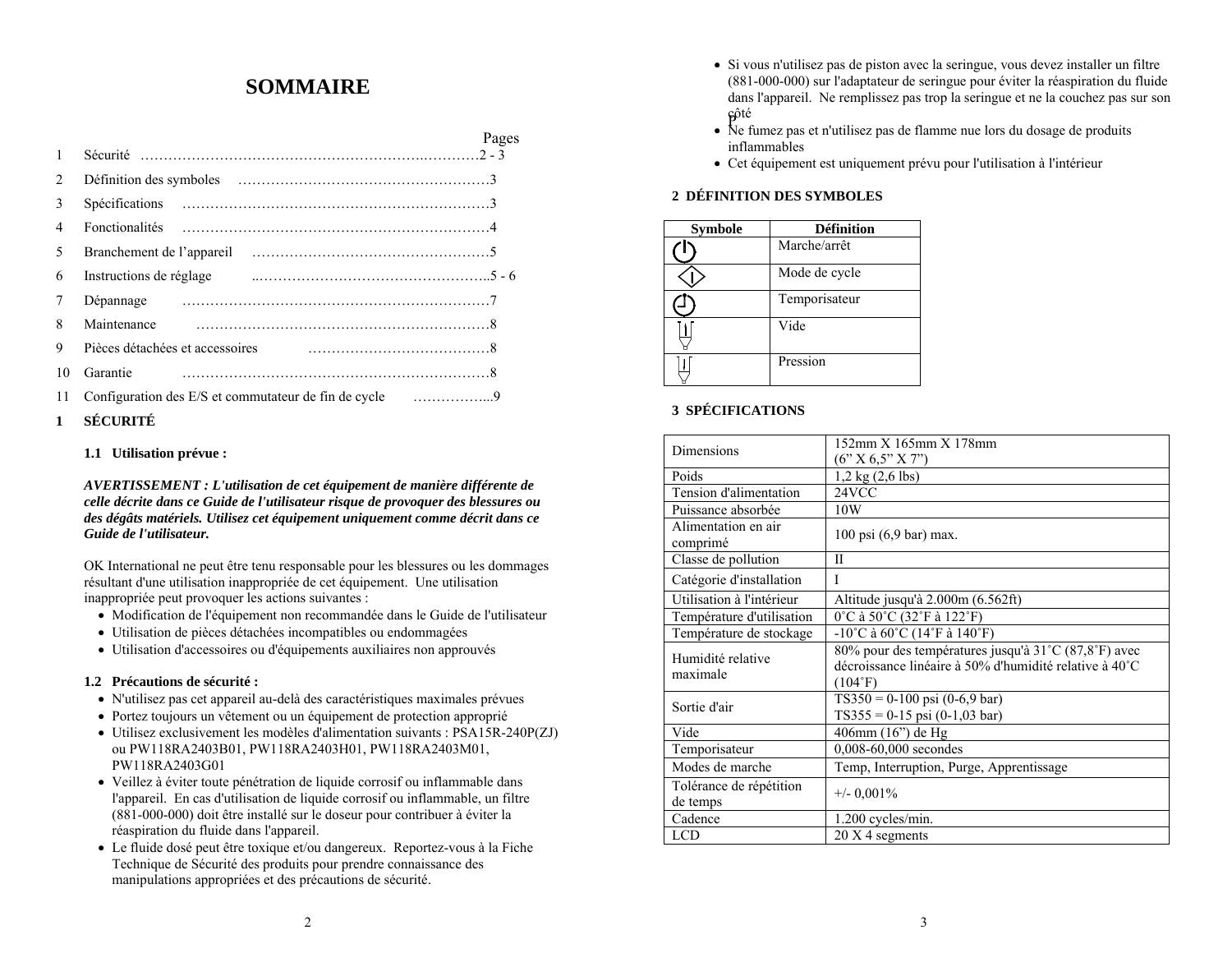

### **Figure 1.0**

| <b>Élément</b> | <b>Description</b>                         |
|----------------|--------------------------------------------|
| 1              | <b>Bouton Marche</b>                       |
| $\overline{2}$ | <b>Bouton Mode</b>                         |
| 3              | Bouton de réinitialisation                 |
| 4              | Ecran                                      |
| 5              | Régulateur de répression d'air             |
| 6              | Sortie d'air pulsé                         |
| 7              | Commande de vide                           |
| 8              | Bouton de réglage et de contrôle           |
| 9              | Connecteur de pédale                       |
| 10             | Support de tuyau pour adapteur de seringue |
| 11             | Connecteur d'alimentation                  |
| 12             | Raccordements E/S                          |
| 13             | Sortie d'échappement                       |
| 14             | Sortie d'air pour accessoires              |
| 15             | Entrée d'air                               |
| 16             | Arrêtoir de câble                          |

#### **5BRANCHEMENT DE L'APPAREIL**

*ATTENTION : Un filtre 5-micron (TSD800-6), Non inclus, doit être installé sur l'appareil pour assurer une filtration d'air appropriée.*





| Élément | <b>Description</b>         |
|---------|----------------------------|
|         | Vers l'alimentation en air |
|         | Filtre à air (Non inclus)  |
|         | Adaptateur secteur         |
|         | Pédale                     |

#### **6INSTRUCTIONS DE RÉGLAGE**

Reportez-vous à la figure 1.0.

- **6.1 Réglage du cycle de dosage Manuel/Purge :** 
	- 1. Mettez l'appareil sous tension en appuyant sur le bouton Marche/arrêt (1).
	- 2. Appuyer sur le bouton Mode (2) jusqu'à ce que "PURGE" apparaisse sur l'afficheur.
	- 3. Augmentez la pression d'air en tournant le bouton du régulateur (6) d'air jusqu'à ce que le manomètre (5) indique la pression souhaitée.
- 4. Après avoir rempli le corps de la seringue ou utilisé un adhésif pré-dosé, fixez la seringue sur le support de fixation de la tête. Vérifiez que la seringue est bien verrouillée en place.
- 5. Raccordez l'extrémité du support de fixation de la tête à l'un des orifices de dosage d'air (7).
- 6. Si une "réaspiration" sous vide est nécessaire, tournez le bouton du régulateur de vide (8) dans le sens inverse des aiguilles d'une montre jusqu'à ce que la pression de vide souhaitée soit indiquée sur le vacuomètre (9).
- 7. Appuyez sur la pédale et maintenez-la appuyée pour activer le cycle de dosage. (Le mode Manuel/Purge est activé).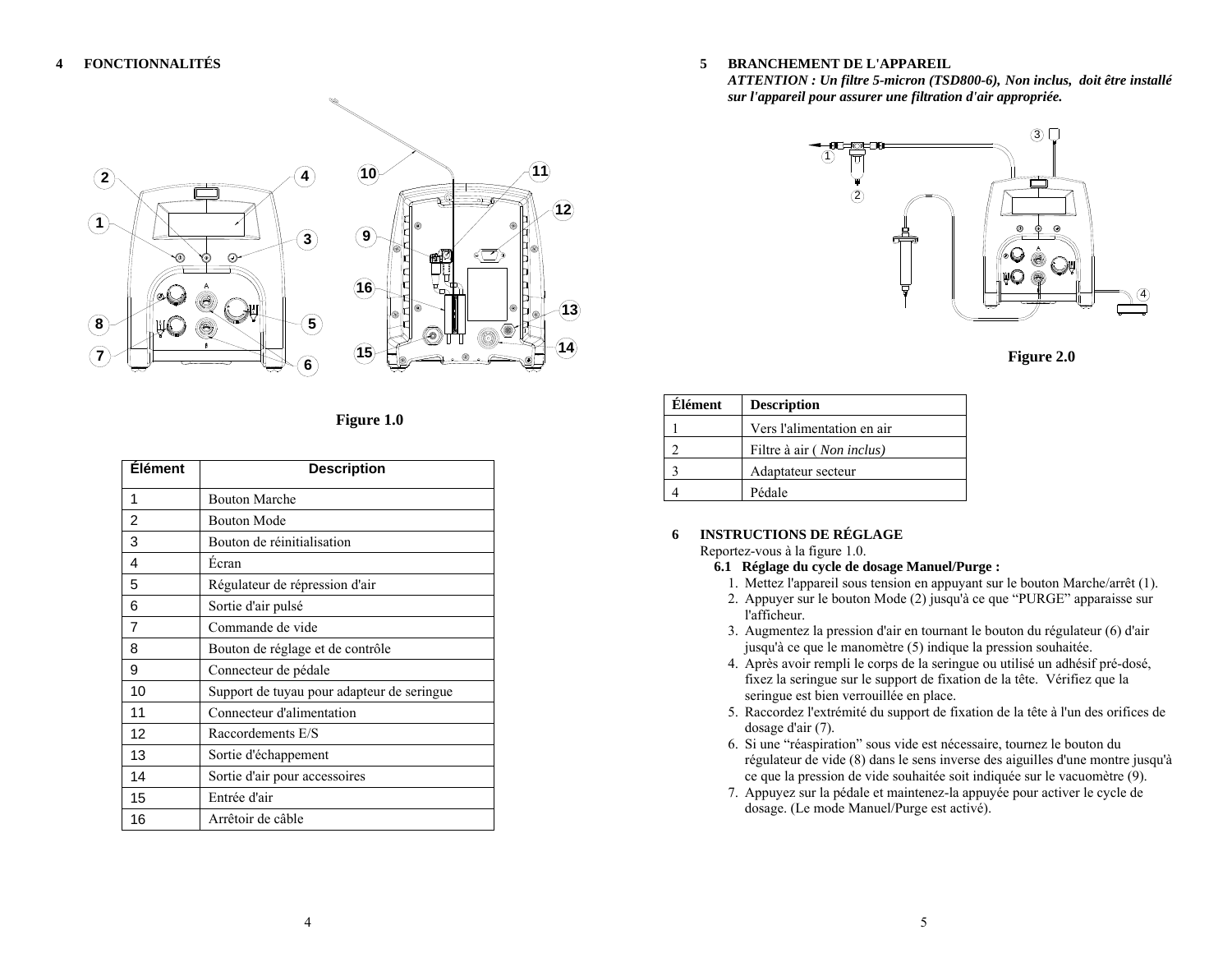#### **6.2Réglage du cycle de dosage automatique**

#### **6.2.1 Sélection du programme**

- 1.Appuyez sur le bouton de réinitialisation (3) jusqu'à ce que **"** P**"** clignote
- 2.Tournez le bouton de réglage et de contrôle (8) pour choisir le programme desiré.

### **6.2.2 Réglage du temps**

- 1.Appuyez sur le bouton Mode (2) pour choisir le mode "TIMED".
- 2.Appuyez et relachez le bouton de réinitialisation (3) jusqu'à ce que le symbole (:) clignote
- 3.Tournez le bouton de réglage (8) pour choisir le temps de dosage desiré.
- 3.Relâchez la pédale pour activer le cycle de dosage temporisé.
- 4.Appuyez sur la pédale de commande pour déclencher le cycle de dosage temporisé.

### **6.3 Réglage du mode "Apprentissage"**

En mode Apprentissage, l'unité cumule le temps pendant lequel la pédale est appuyée. Ce mode est utile pour déterminer le temps nécessaire pour le dosage, lorsque la quantité nécessaire est inconnue.

- 1.Appuyez sur le bouton Mode (2) pour choisir le mode "TEACH".
- 2.Appuyez et relachez le bouton de réinitialisation (3) jusqu'à ce que le temps de dosage  $= 0.000$
- 3.Appuyez sur la pédale et maintenez-la appuyée. La durée de dosage est cumulée pendant ce temps.
- 4.Relâchez la pédale lorsque la quantité de fluide appropriée est dosée.
- 5.Appuyez sur le bouton Mode (2) pour passer en mode "TIMED".
- 6.Le dosage est maintenant réglé pour répéter cette durée de cycle.

### **6.4 Réglage du mode "Multiple"**

Les doseurs TS350/TS355 peuvent enregistrer jusqu'à 10 dosages séparés ou séquentiels.

- 1.Suivez les étapes de la section "6.2 Réglage du cycle de dosage automatique" pour régler les temps de dosage dans les programmes souhaités.
- 2. Appuyez sur le bouton de réinitialisation (3) et le bouton de mise en marche (1) simultanément pour activer la séquence du mode programme
- 3.Tournez le bouton de réglage (8) pour choisir le nombre total de programme à doser dans une sequence.
- 4.Appuyez sur le bouton de réinitialisation (3) et le bouton de mise en marche (1) simultanément pour sortir du mode doses multiples

### **6.5 Compteur de cycle**

Le compteur de cycle enregistre le nombre de cycles de dosage automatique effectués. Il peut enregistrer jusqu'à 65.535 cycles. Ce nombre est affiché dans le coin inférieur droit de l'afficheur LCD. Pour remettre **à** zero le compteur, maintenez appuyer le bouton de réinitialisation (3) et le bouton Mode (2) simultanément jusqu'à ce que le compteur affiche "0".

### **6.6 Changer l'affichage de la pression**

- 1. Appuyez et relachez le bouton de réinitialisation (3) jusqu'à ce que le symbole (:) dans "PRESSURE:" et "VACUUM:" clignote.
- 2. Tournez le bouton de réglage (8) pour choisir l'unité d'affichage desirée.

#### **7DÉPANNAGE**

| <b>PROBLEME</b>                       | <b>CAUSE POSSIBLE</b>                                                   | <b>CORRECTION</b>                                                                                                                                                 |
|---------------------------------------|-------------------------------------------------------------------------|-------------------------------------------------------------------------------------------------------------------------------------------------------------------|
| L'affichage LCD ne                    | Pas d'alimentation                                                      | Vérifier le câble                                                                                                                                                 |
| s'allume pas                          |                                                                         | d'alimentation                                                                                                                                                    |
|                                       |                                                                         | Allumer l'appareil<br>$\bullet$                                                                                                                                   |
| Le système ne dose<br>pas             | Pédale pas branchée ou<br>$\bullet$<br>mal branchée                     | Vérifier le branchement<br>de la pédale                                                                                                                           |
|                                       | Pédale défectueuse<br>Conducteur coupé ou                               | Réparer ou remplacer la<br>pédale                                                                                                                                 |
|                                       | connexion desserrée dans<br>l'appareil                                  | Débrancher le cordon<br>d'alimentation et l'air<br>comprimé. Retirer le<br>capot et vérifier si les<br>conducteurs sont coupés<br>ou des connexions<br>desserrées |
|                                       | Bobine défectueuse                                                      | Remplacer la bobine<br>$\bullet$                                                                                                                                  |
|                                       | Circuit imprimé<br>défectueux                                           | Remplacer le circuit<br>$\bullet$<br>imprimé                                                                                                                      |
| Le système n'est pas<br>sous pression | Pression d'air insuffisante<br>$\bullet$                                | Augmenter la pression<br>$\bullet$<br>d'air                                                                                                                       |
|                                       | Tuyau d'air non branché                                                 | Contrôler le<br>$\bullet$<br>raccordement                                                                                                                         |
|                                       | Régulateur défectueux<br>$\bullet$                                      | Remplacer le régulateur<br>$\bullet$                                                                                                                              |
| Le système ne<br>réaspire pas         | Réglage de dépression<br>$\bullet$<br>trop faible<br>Bobine défectueuse | Augmenter le réglage de<br>$\bullet$<br>dépression                                                                                                                |
|                                       | $\bullet$<br>Venturi de dépression<br>$\bullet$                         | Remplacer<br>$\bullet$<br>l'électrovanne                                                                                                                          |
|                                       | défectueux                                                              | Remplacer le venturi<br>$\bullet$                                                                                                                                 |
|                                       | Valve de dépression<br>$\bullet$                                        | Remplacer la valve<br>$\bullet$                                                                                                                                   |
|                                       | défectueuse                                                             |                                                                                                                                                                   |
| Dosage erratique                      | Bulles d'air dans l'adhésif<br>$\bullet$                                | Réduire le réglage de<br>$\bullet$<br>dépression                                                                                                                  |
|                                       | Temps de dosage trop                                                    | Augmenter le temps de<br>$\bullet$                                                                                                                                |
|                                       | faible                                                                  | dosage                                                                                                                                                            |
|                                       | Aiguille de dosage<br>presque bouchée                                   | Remplacer l'aiguille                                                                                                                                              |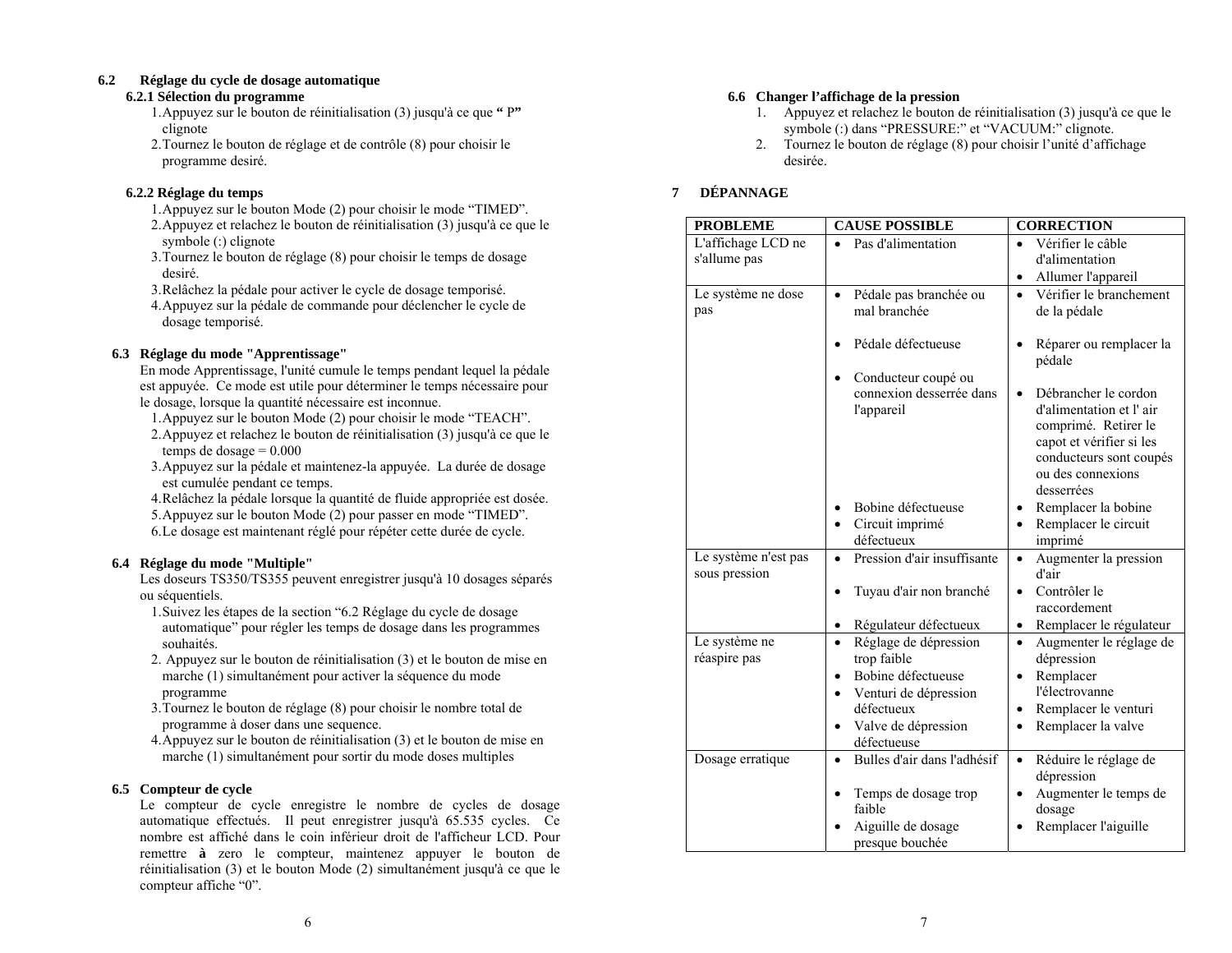#### **8MAINTENANCE**

Le doseur est conçu et construit pour être presque sans entretien. Pour assurer un fonctionnement sans défaut, nous vous recommandons de suivre les instructions suivantes :

- 1. Assurez-vous que l'air d'alimentation est propre et sec.
- 2. Évitez de retourner ou de coucher le corps de la seringue, pour que le produit ne s'écoule pas à travers la ligne d'alimentation en air, vers les composants internes.
- 3. Évitez de soumettre l'appareil à une humidité ou une saturation de solvant excessive.
- 4. Ne raccordez pas d'alimentation en air comprimé à une pression supérieure à 100 psi (6,9 bar) pour le TS350 et 15 psi (1,03 bar) pour le TS355.
- 5. Utilisez exclusivement de l'alcool amylique pour nettoyer la surface extérieure du boîtier principal.
- 6. Utilisez exclusivement un chiffon doux pour nettoyer l'afficheur LCD.

#### **9PIÈCES DÉTACHÉES ET ACCESSOIRES**

Pour obtenir des informations concernant les pièces détachées et les accessoires des doseurs TS3xx/2xx, veuillez consulter la page d'accueil du Guide de l'utilisateur TS3xx/2xx à l'adresse *http://www.techconsystems.com*

#### **10 GARANTIE LIMITÉE**

OK International garantit ce produit à l'acheteur original pour une période d'un (1) an à partir de la date d'achat contre les défauts de matière et de fabrication, mais pas contre les dommages liés à une usure normale, une utilisation abusive ou une installation erronée. Les produits ou sous-ensembles et composants défectueux sous garantie seront réparés ou remplacés gratuitement (au choix de OK International). Un client qui dispose d'un produit défectueux sous garantie doit prendre contact avec le bureau ou le distributeur OK International le plus proche pour obtenir une autorisation de retour avant d'envoyer le produit au centre d'après-vente autorisé désigné par OK International. Pour obtenir des informations sur le bureau où le distributeur OK International le plus proche, veuillez vous connecter à l'adresse www.techconsystems.com. OK International se réserve de procéder sans préavis à toute modification du produit.

#### **11 CONFIGURATION DES E/S ET COMMUTATEUR DE FIN DE CYCLE**

Au cours d'un cycle de dépose, un circuit à collecteur ouvert se ferme et reste fermé tant que la valve est en cours de distribution. Les broches 3 et 4 peuvent servir de signal de retour pour la synchronisation avec d'autres appareils. Le courant provenant d'une source de courant extérieure peut traverser le circuit pour faire fonctionner une charge de 5 à 24 V.c.c. La consommation d'électricité ne doit pas dépasser 250 mA. La charge peut être un relais, un solénoïde, un compteur, une LED ou tout autre dispositif qui fonctionnera entre 5 et 24 V.c.c. et à un maximum de 250 mA.

#### **Remarque :**

 **Au cours du cycle de dépose, la broche 3 devra être mise à la terre. Veuillez vous assurer que le dispositif externe (votre machine qui contrôle le doseur/contrôleur) est connecté au même fil de terre que le contrôleur de vanne de dosage TS350/355** 



Broches 7, 8, et  $9 =$  disponibles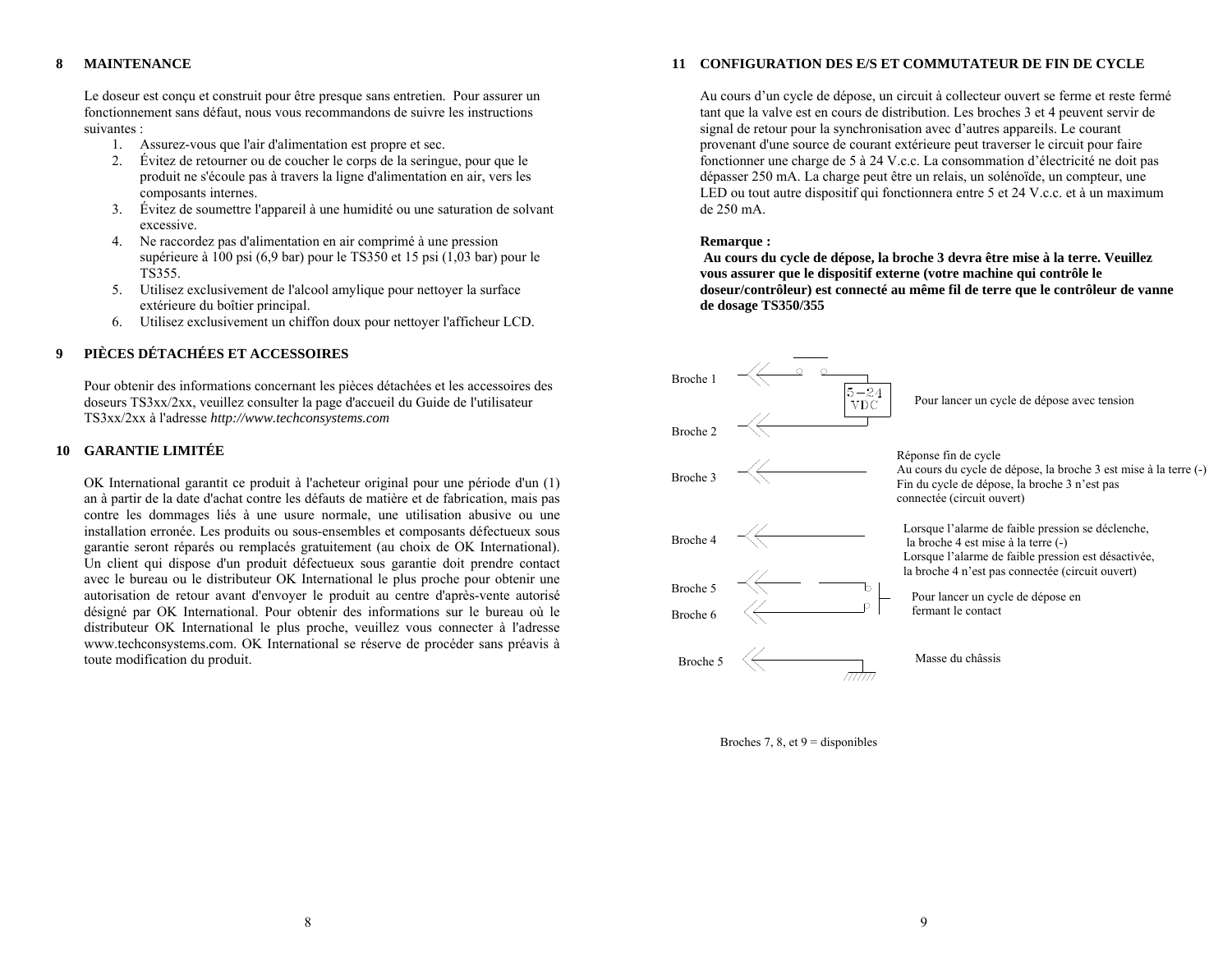### **INDICE**

|                               | Sicurezza                                                                                                      | Pagina |
|-------------------------------|----------------------------------------------------------------------------------------------------------------|--------|
| $\mathfrak{D}_{\mathfrak{p}}$ |                                                                                                                |        |
| 3                             | Specifiche                                                                                                     |        |
| 4                             | Caratteristiche                                                                                                |        |
| 5                             | Installazione dell'apparecchio                                                                                 |        |
| 6                             | Istruzioni per la messa a punto musulmano e contra della contra della messa a punto musulmano di altre di stru |        |
| 7                             | Localizzazione guasti                                                                                          |        |
| $\mathsf{\ }$                 | Manutenzione                                                                                                   |        |
| $\mathbf Q$                   | Ricambi ed accessori                                                                                           |        |
| 10                            | Garanzia                                                                                                       |        |
| 11                            | Configurazione I/O ed interruttore di fine ciclo                                                               |        |

#### **1 SICUREZZA**

#### **1.1 Utilizzo previsto**

*AVVERTENZA: l'utilizzo dell'apparecchiatura per finalità diverse da quelle contemplate nella presente guida può essere causa di danni a persone e cose. Utilizzare l'apparecchio soltanto nelle modalità descritte nella presente guida.*

OK International non si assume alcuna responsabilità per eventuali lesioni o danni causati dall'uso di questa apparecchiatura per applicazioni non previste. L'apparecchio è utilizzato in modo improprio in caso di:

- modifiche apportate all'apparecchiatura che non sono contemplate nella guida per l'utente
- impiego di ricambi non compatibili o danneggiati
- utilizzo di accessori o componenti ausiliari non approvati

#### **1.2 Precauzioni di sicurezza**

- Non far funzionare l'unità oltre i parametri o le impostazioni massime prestabilite.
- Indossare sempre un abbigliamento protettivo adeguato o appositi indumenti.
- Utilizzare soltanto spine elettriche dei seguenti modelli: PSA15R-240P(ZJ) oppure PW118RA2403B01, PW118RA2403H01, PW118RA2403M01, PW118RA2403G01.
- Fare attenzione onde prevenire la penetrazione di fluido corrosivo o infiammabile all'interno dell'apparecchio. In caso d'impiego di fluidi corrosivi o infiammabili occorre installare un filtro in linea (881-000-000) sul dosatore per prevenire il risucchio dei fluidi all'interno dell'unità.
- Il fluido erogato potrebbe essere tossico e/o pericoloso. Fare riferimento alla scheda tecnica di sicurezza del materiale per le necessarie istruzioni sulla manipolazione e sulle precauzioni di sicurezza.
- Se la siringa viene utilizzata senza pistone, occorre installare un filtro in linea (881-000-000) sul tubo del raccordo per siringhe per prevenire il risucchio dei fluidi all'interno dell'unità. Inoltre non riempire eccessivamente la siringa e non adagiarla su di un lato.
- Non fumare, né utilizzare fiamme libere durante l'erogazione di materiali infiammabili.
- L'unità è predisposta soltanto per l'utilizzo in luogo chiuso.

#### **2 IGNIFICATO DEI SIMBOLI**

| Simbolo | <b>Definizione</b> |
|---------|--------------------|
|         | Accensione/        |
|         | Spegnimento        |
|         | Modalità ciclo     |
|         | Timer              |
|         | Vuoto              |
|         | Pressione          |

#### **3SPECIFICHE**

| Misura                             | 152mm X 165mm X 178mm<br>$(6"$ X 6.5" X 7")                                                                      |
|------------------------------------|------------------------------------------------------------------------------------------------------------------|
| Peso                               | $1,2 \text{ kg} (2,6$ libre)                                                                                     |
| Tensione                           | 24VCC                                                                                                            |
| Potenza nominale                   | 10W                                                                                                              |
| Alimentazione aria                 | 6.9 bar max.                                                                                                     |
| Grado d'inquinamento               | $\mathbf{I}$                                                                                                     |
| Categoria d'installazione          | $\mathbf{I}$                                                                                                     |
| Utilizzo al chiuso                 | Altitudine fino a $2.000$ m $(6.562$ piedi)                                                                      |
| Temperatura d'esercizio            | da 0°C a 50°C (da 32°F a 122°F)                                                                                  |
| Temperatura<br>d'immagazzi-namento | da -10°C a $60^{\circ}$ C (da 14°F a 140°F)                                                                      |
| Umidità relativa max.              | 80% per temperature fino a 31 °C (87.8 °F) diminuzione<br>lineare fino al 50% di umidità relativa a 40°C (104°F) |
| Uscita aria                        | $TS350 = 0-100$ psi (0-6,9 bar)<br>$TS355 = 0-15$ psi (0-1,03 bar)                                               |
| Vuoto                              | 406mm (16") di Hg                                                                                                |
| Timer                              | 0,008-60,000 secondi                                                                                             |
| Modalità ciclo                     | Tempo, Interrotto, Spurgo, "Teach"                                                                               |
| Tolleranza ripetitività            | $+/- 0.001\%$                                                                                                    |
| Frequenza ciclo                    | 1.200 cicli/min.                                                                                                 |
| Display a cristalli liquidi        | 4 display a 20 segmenti                                                                                          |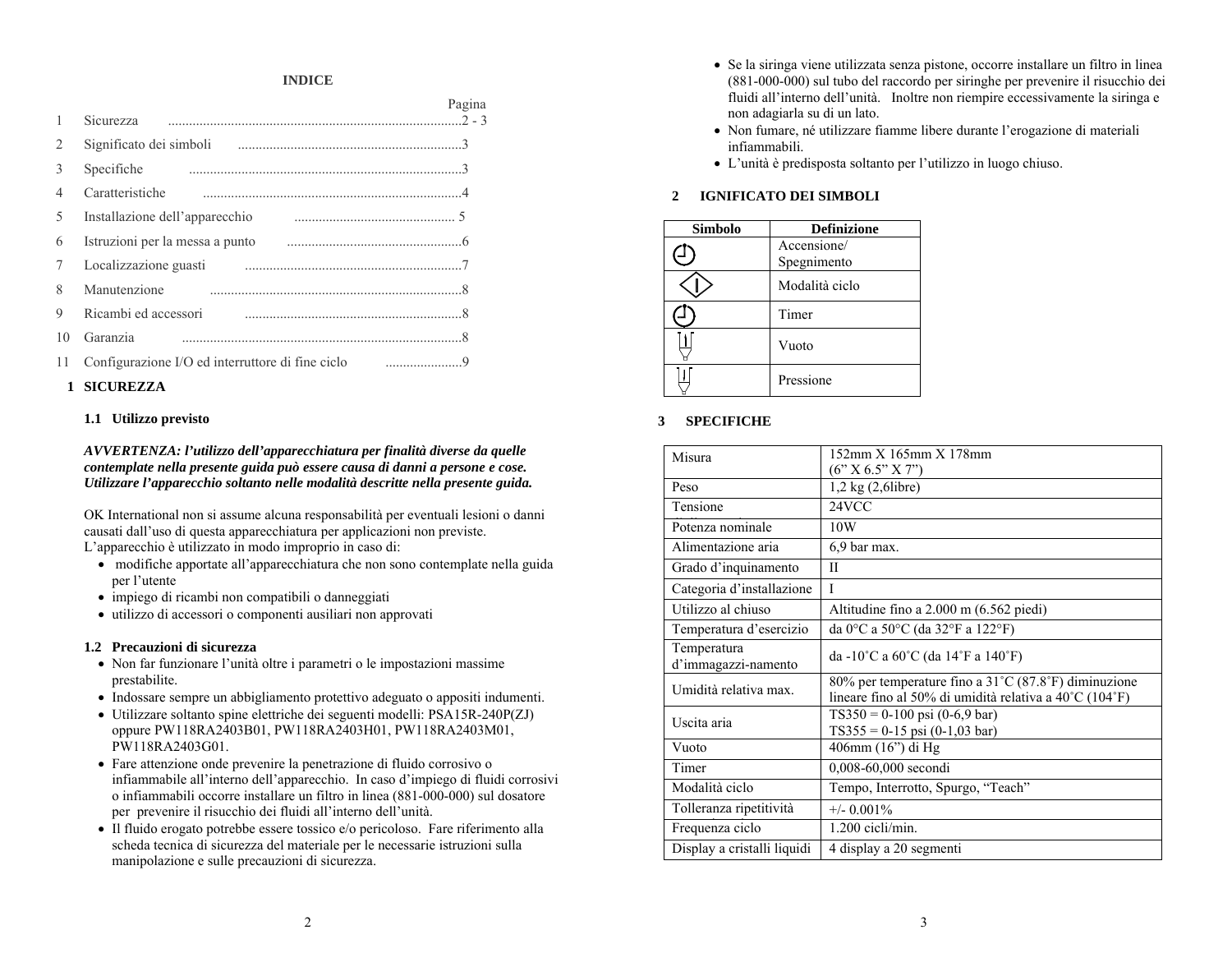

### **Figure 1.0**

| Pos.           | <b>Descrizione</b>             |
|----------------|--------------------------------|
| 1              | Pulsante accensione            |
| $\overline{2}$ | Pulsante modalità              |
| 3              | Pulsante reset                 |
| 4              | Display                        |
| 5              | Manopola regolazione aria      |
| 6              | Uscita aria pulsata            |
| 7              | Controllo vuoto                |
| 8              | Manopola di controllo Setup    |
| 9              | Presa interruttore a pedale    |
| 10             | Supporto per raccordo siringhe |
| 11             | Presa di alimentazione         |
| 12             | Connessione I/O                |
| 13             | Scarico valvola venturi        |
| 14             | Uscita aria ausiliaria         |
| 15             | Ingresso aria                  |
| 16             | Guida per pos. 10              |

#### **5ALLACCIAMENTO DELL'APPARECCHIO**

**ATTENZIONE: occorre installare un filtro 5 micron (TSD800-6), non incluso, all'ingresso dell'unità per assicurare un'adeguata filtrazione dell'aria. Se è richiesta la funzione antisgocciolo, l'aria di ingresso deve avere una pressione costante regolabile da 0-6,9 Bar.** 



**Figure 2.0** 

| Pos. | <b>Descrizione</b>        |
|------|---------------------------|
|      | Alla rete aria            |
|      | Filtro aria (Non incluso) |
|      | Spina alimentazione       |
|      | Interruttore a pedale     |

#### **6 ISTRUZIONI PER L'INSTALLAZIONE**  Fare riferimento alla figura 1.0

- **6.1 Impostazione del ciclo di dosatura manuale/spurgo** 
	- 1 Accendere l'apparecchio premendo l'interruttore principale (1)
	- 2 Premere il pulsante di selezione della modalità (2) fino a quando sul display appare la scritta "PURGE"
	- 3 Aumentare la pressione dell'aria ruotando la manopola di regolazione (5) fino a quando la pressione desiderata è indicata sul Display (4).
	- 4 Dopo aver riempito la siringa, collegarla al raccordo per siringa accertandosi dell'esatta posizione
	- 5 Collegare il raccordo per siringhe ad una delle uscite di erogazione dell'aria (6) dell'apparecchio
	- 6 Se occorre un "risucchio" sottovuoto, ruotare il regolatore del vuoto (7) in senso antiorario fino a quando la pressione desiderata è indicata sul Display (4)
	- 7 Premere e mantenere premuto l'interruttore a pedale per attivare il ciclo di erogazione. (La modalità manuale/spurgo ora è attivata).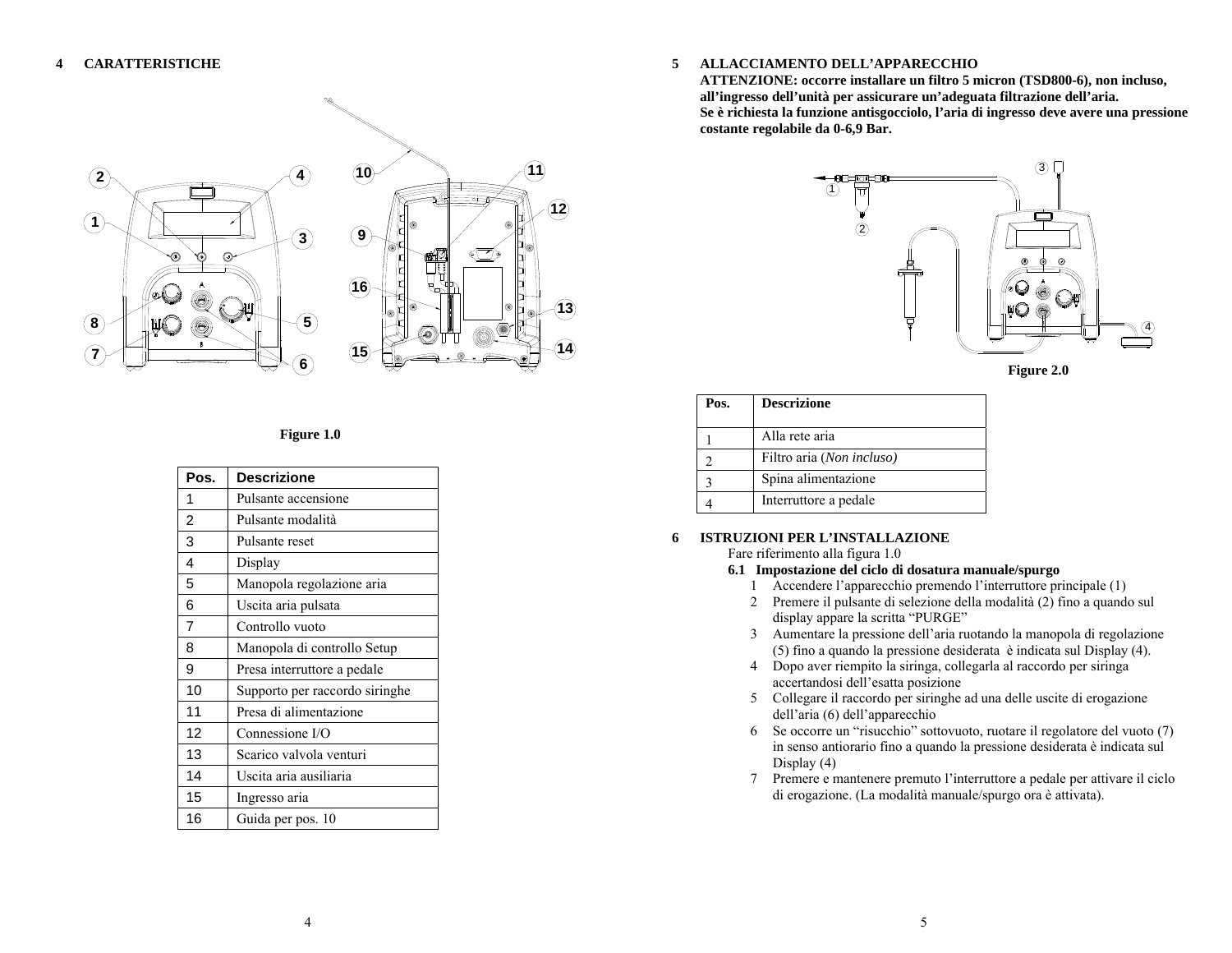### **6.2 Impostazione del ciclo di erogazione automatico**

### **6.2.1 Selezione del programma**

- 1. Premere il pulsante reset (3) fino a che la "P:" pulsa
- 2. Ruotare la manopola (8) per selezionare il Nr. di programma desiderato

#### **6.2.2 Impostazione del tempo**

- 1. Premere il pulsante Mode (2) per selzionare il modo "Timed"
- 2. Premere e rilasciare il pulsante Reset (3) fino a che "Time:" pulsa
- 3. Ruotare la manopola (8) per selezionare il tempo desiderato
- 4. Premere il pedale per attivare il ciclo temporizzato
- 5. Rilasciare l'interruttore a pedale per attivare il ciclo di erogazione temporizzato

#### **6.3 Impostazione della modalità programmazione "Teach"**

In questa modalità l'apparecchio accumula tempo fintanto che l'interruttore a pedale viene premuto. Questa funzione è utile per determinare il tempo di dosatura richiesto per ottenere la quantità di fluido desiderata.

- 1. Premere il pulsante Mode (2) per selezionare "Teach"
- 2. Premere e rilasciare il pulsante Reset (3), oppure time= 0,000S
- 3. Premere e mantenere premuto l'interruttore a pedale. Durante questo intervallo di tempo, il tempo sarà accumulato.
- 4. Rilasciare l'interruttore a pedale una volta erogata la quantità giusta di fluido.
- 5. Premere il pulsante di selezione (2) per passare alla modalità "TIMED".
- 6. A questo punto il dosatore è impostato per ripetere questo ciclo temporizzato.

### **6.4 Impostazione della dosatura multipla**

Nel TS350/TS355 si può memorizzare fino ad un massimo di dieci dosaggi singoli o in sequenza.

- 1. Seguire la procedura illustrata nella sezione "6.2 Impostazione del ciclo di dosatura automatica" per impostare il tempo di erogazione nei programmi desiderati
- 2. Premere i pulsanti (3) e (1) contemporaneamente per attivare la sequenza di programmi.
- 3. Ruotare la manopola (8) per selezionare il numero di programmi della sequenza.
- 4. Premere i pulsanti (3) e (1) contemporaneamente per uscire dal modo sequenza.

### **6.5 Contacicli**

Il contacicli registra il numero di cicli di dosatura automatica attivati. E' possibile registrare fino ad un massimo di 65.535 cicli. Questo numero è indicato nell'angolo in basso a destra del display a cristalli liquidi. Per azzerrare il contatore, premere contemporaneamente i pulsanti (2) e (3) fino a che il contatore indica "0".

#### **6.6 Cambio dell'unità di misura Pressione e Vuoto**

- 1. Premere e rilasciare il pulsante (3) fino a che pulsa "Pressure:" oppure "Vacum:"
- 2. Ruotare la manopola (8) per selezionare l'unità di misura

### **7 LOCALIZZAZIONE GUASTI**

| <b>PROBLEMA</b>                                    | <b>POSSIBILE CAUSA</b>                                                                                                                                                                               | <b>PROVVEDIMENTO</b><br><b>CORRETTIVO</b>                                                                                                                                                                                                                                                                                               |
|----------------------------------------------------|------------------------------------------------------------------------------------------------------------------------------------------------------------------------------------------------------|-----------------------------------------------------------------------------------------------------------------------------------------------------------------------------------------------------------------------------------------------------------------------------------------------------------------------------------------|
| Il display a<br>cristalli liquidi<br>non s'accende | · Manca alimentazione di corrente                                                                                                                                                                    | • Controllare l'allacciamento<br>del cavo di alimentazione<br>• Azionare l'interruttore<br>d'accensione                                                                                                                                                                                                                                 |
| Il sistema non<br>funziona                         | · La spina dell'interruttore a pedale è<br>disinserita o inserita male<br>• L'interruttore a pedale è difettoso<br>• C'è un filo rotto o un collegamento<br>staccato all'interno<br>dell'apparecchio | • Controllare il collegamento<br>dell'interruttore a pedale<br>• E' necessario riparare o<br>sostituire l'interruttore a<br>pedale<br>· Staccare dalla presa il cavo<br>di alimentazione e<br>scollegare l'alimentazione<br>dell'aria. Togliere il<br>coperchio e controllare che<br>non vi siano cavi rotti o<br>collegamenti staccati |
|                                                    | · Valvola elettromagnetica difettosa<br>• Scheda CS difettosa                                                                                                                                        | • Sostituire la valvola<br>elettromagnetica<br>· Sostituire la scheda CS                                                                                                                                                                                                                                                                |
| Il sistema non<br>pressurizza                      | · La pressione dell'aria è<br>insufficiente<br>· I tubi flessibili dell'aria non sono<br>collegati<br>· Il regolatore è difettoso                                                                    | • Aumentare la pressione<br>dell'aria<br>• Controllare l'allacciamento<br>· Sostituire il regolatore                                                                                                                                                                                                                                    |
| Il sistema non<br>crea il vuoto                    | • L'impostazione del vuoto è troppo<br>bassa<br>· La valvola elettromagnetica è<br>difettosa<br>· Il generatore di vuoto Venturi è<br>difettoso<br>· La valvola ad ago è difettosa                   | • Aumentare l'impostazione<br>del vuoto<br>· Sostituire la valvola<br>elettromagnetica<br>· Sostituire il generatore di<br>vuoto Venturi<br>· Sostituire la valvola ad ago                                                                                                                                                              |
| Dosatura<br>incostante                             | · Presenza di bolle d'aria<br>nell'adesivo<br>· Il tempo di dosatura è troppo breve<br>· L'ugello ha iniziato ad otturarsi                                                                           | · Ridurre l'impostazione del<br>vuoto<br>· Aumentare il tempo di<br>dosatura<br>· Sostituire l'ago                                                                                                                                                                                                                                      |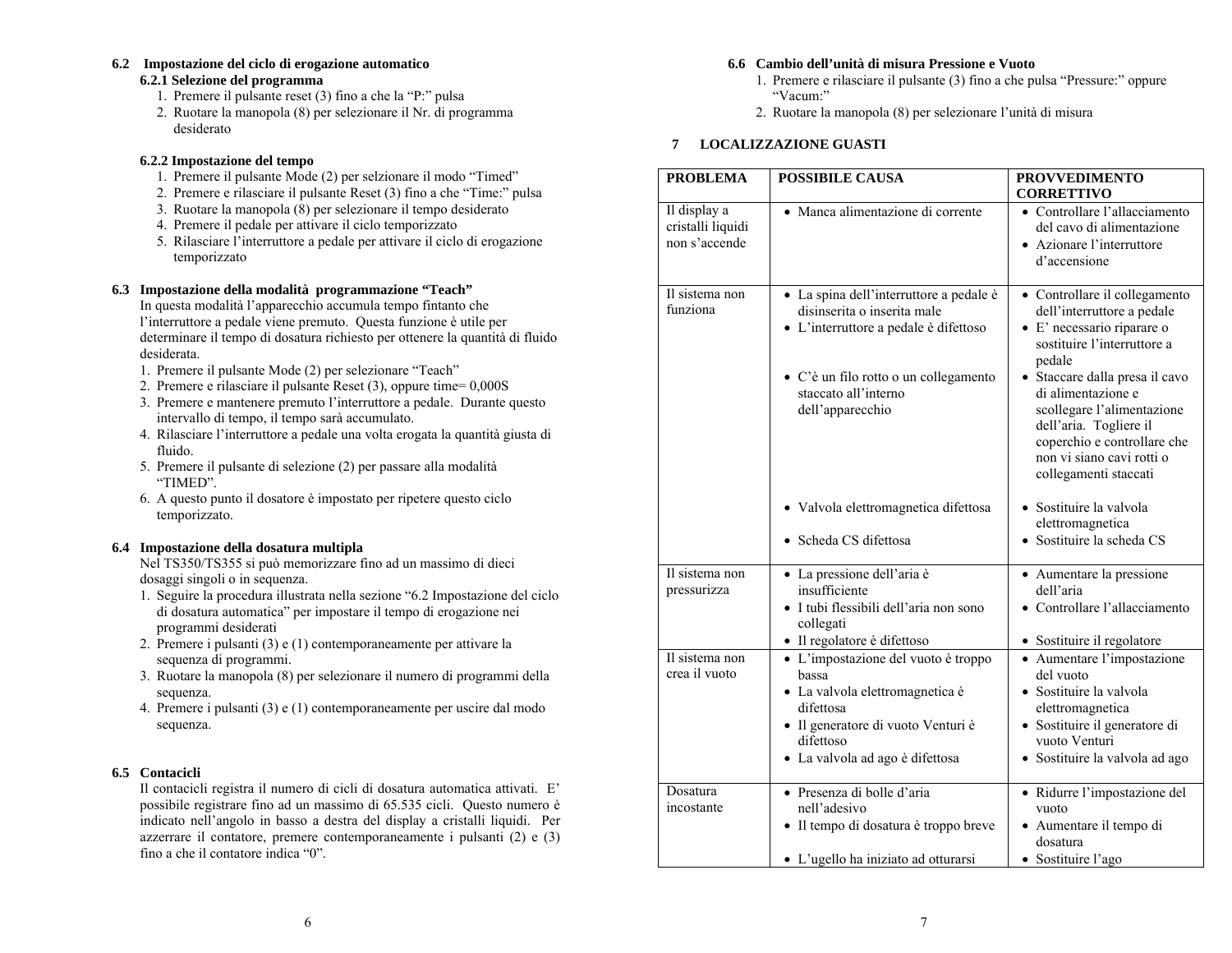#### **8MANUTENZIONE**

Il dosatore è concepito e costruito in modo tale per cui non richiede pressoché alcuna manutenzione. Per garantire un funzionamento esente da guasti, si consiglia di seguire le raccomandazioni riportate di seguito.

- 1. Accertarsi che l'aria di alimentazione sia pulita e secca.
- 2. Non ribaltare i cilindri né adagiarli su di un fianco onde evitare il riflusso di materiale attraverso il tubo dell'aria fino ai componenti interni.
- 3. Non esporre l'apparecchio ad umidità o saturazione di solvente eccessiva.
- 4. Non collegare l'apparecchio ad un'alimentazione di aria compressa di pressione superiore a 6,9 bar (100 psi) nel caso del TS350 e di 1,03 bar (15 psi) nel caso del TS355
- 5. Per la pulizia della superficie esterna del corpo principale dell'apparecchio utilizzare soltanto alcool amilico.
- 6. Per pulire il display a cristalli liquidi utilizzare soltanto un panno morbido.

#### **9RICAMBI ED ACCESSORI**

Per informazioni sui ricambi ed accessori del TS3xx/2xx visitare la guida per l'utente del TS3xx/2xx disponibile nella nostra pagina web all'indirizzo *http://www.techconsystems.com*

#### **3GARAZIA LIMITATA**

OK International garantisce all'acquirente iniziale per un periodo di un (1) anno dalla data d'acquisto che il prodotto in oggetto è esente da difetti materiali e di lavorazione. Il prodotto, tuttavia, non è garantito contro danni derivanti dalla normale usura, da uso improprio o errata installazione. Eventuali prodotti o sottogruppi e componenti in garanzia che risultino essere difettosi saranno riparati o sostituiti (a discrezione di OK International) gratuitamente. Il cliente in possesso di un prodotto difettoso in garanzia deve contattare la sede di OK International o il distributore più vicino per ottenere l'autorizzazione alla sostituzione prima di spedire il prodotto al centro d'assistenza di OK International assegnato. Gli indirizzi delle sedi di OK International e dei distributori sono indicati sul sito www.techconsystems.com. OK International si riserva il diritto di apportare modifiche tecniche al prodotto senza preavviso.

#### **11 Configurazione I/O ed Interruttore di Fine Ciclo**

Durante un ciclo di dispensazione, un circuito open collector (a collettore aperto) si chiude e resta chiuso mentre la valvola sta dispensando. I Pin 3 e 4 possono essere usati come segnali di feedback (ritorno) per la sincronizzazione con altri dispositivi. Attraverso il circuito è ammesso il passaggio di corrente proveniente da una sorgente esterna, per pilotare un carico da 5 a 24 VDC. Il consumo di corrente non deve superare i 250 mA. Il carico può essere un relè, solenoide, contatore, LED, o qualsiasi dispositivo che operi entro una gamma da 5 a 24 VDC, con una corrente massima di 250 mA.

#### **Nota:**

**Durante il ciclo di dispensazione, il pin 3 sarà messo a massa. Assicuratevi che il dispositivo esterno (la vostra macchina che controlla il dispensatore / controller) abbia la stessa terra del controller TS350/355.** 



Pin 7, 8 e 9 = Disponibili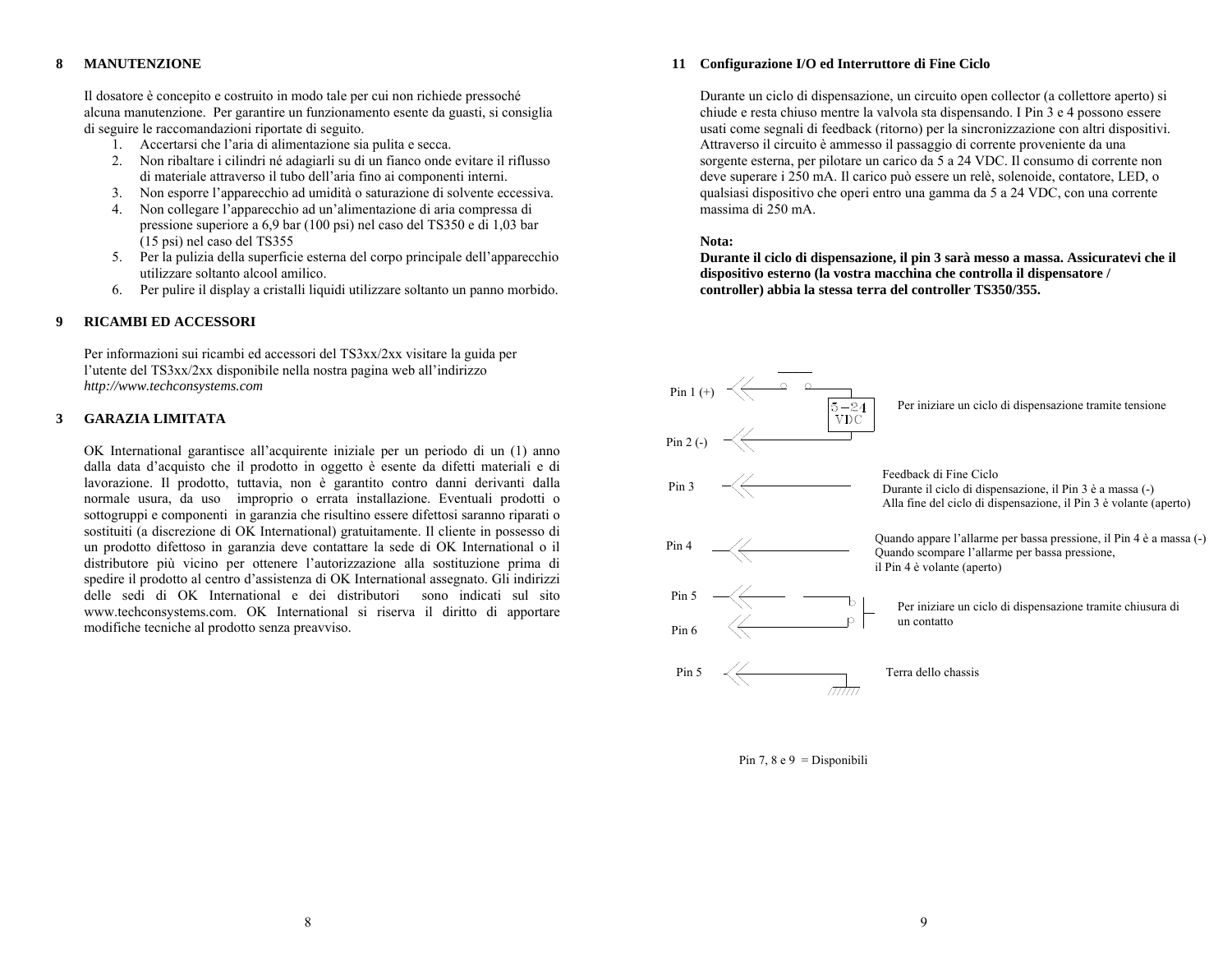#### **CONTENIDO**

| 1                             | Seguridad                    | Número de página |
|-------------------------------|------------------------------|------------------|
| $\mathfrak{D}_{\mathfrak{p}}$ | Definiciones de símbolos     |                  |
| $\mathbf{3}$                  | Ficha Tecnica                |                  |
| 4                             | Características              |                  |
| 5                             | Conexión de la unidad        |                  |
| 6                             | Instrucciones de instalación |                  |
| 7                             | Solución de problemas        |                  |
| 8                             | Mantenimiento                |                  |
| 9                             | Repuestos y accesorios       |                  |
| 10                            | Garantía                     |                  |
| 11                            |                              |                  |

#### **1SEGURIDAD**

#### **1.1 Uso proyectado:**

*ADVERTENCIA: El uso de este equipo de maneras distintas a las descritas en esta Guía del usuario puede resultar en lesiones personales o daños a la propiedad. Utilice este equipo únicamente como se describe en esta Guía del usuario.*

OK International no se hace responsable de las lesiones o daños resultantes de la aplicación no proyectada de este equipo. Los usos no proyectados pueden originarse cuando:

- Se realizan modificaciones en el equipo no recomendadas en la Guía del usuario
- Se utilizan partes de reemplazo incompatibles o dañadas
- Se utilizan accesorios o equipos auxiliares no aprobados

#### **1.2 Precauciones de seguridad:**

- No opere esta unidad superando su respectiva capacidad y parámetros de servicio máximos
- Utilice en todo momento la ropa y el equipo de protección personal apropiados
- Utilice únicamente los siguientes modelos de adaptador de corriente: PSA15R-240P(ZJ) o PW118RA2403B01, PW118RA2403H01, PW118RA2403M01, PW118RA2403G01
- Evite el ingreso de líquido corrosivo o inflamable en la unidad. Si se utilizan líquidos corrosivos o inflamables, debe instalarse un filtro en línea (881-000- 000) en el dosificador para impedir que los líquidos sean succionados nuevamente a la unidad
- El líquido que se dosifica puede ser tóxico y/o peligroso. Consulte las instrucciones para el manejo apropiado y las precauciones de seguridad en la hoja de datos de seguridad (MSDS)
- Si no se utiliza un pistón con el barril, debe instalarse un filtro en línea (881- 000-000) en la cabeza receptora para impedir que los líquidos sean succionados nuevamente a la unidad. No llene el barril en exceso ni lo ubique en posición horizontal
- No fume ni utilice fuentes de ignición cuando se dosifiquen materiales inflamables
- Este equipo es para uso exclusivo en interiores

#### **2DEFINICIONES DE SÍMBOLOS**

| Símbolo | Definición        |
|---------|-------------------|
|         | Encendido/Apagado |
|         | Modo de ciclo     |
|         | Reloj             |
|         | Vacío             |
|         | Presión           |

### **3 FICHA TÉCNICA**

| Tamaño                         | 152 mm X 165 mm X 178 mm                                                                                                                             |
|--------------------------------|------------------------------------------------------------------------------------------------------------------------------------------------------|
|                                | (6'' X 6.5'' X 7'')                                                                                                                                  |
| Peso                           | $1,2$ kg $2,6$ lbs.)                                                                                                                                 |
| Voltaje de la línea de entrada | 24 VCD                                                                                                                                               |
| Consumo de energía             | 10 W                                                                                                                                                 |
| Entrada de aire                | $100$ psi $(6.9$ barios) máx.                                                                                                                        |
| Grado de contaminación         | П                                                                                                                                                    |
| Categoría de instalación       | I                                                                                                                                                    |
| Uso en interiores              | Altitud hasta 2000 m (6562 pies)                                                                                                                     |
| Temperatura de operación       | De 0°C a 50°C (de 32°F a 122°F)                                                                                                                      |
| Temperatura de almacenamiento  | De -10°C a 60°C (de 14°F a 140°F)                                                                                                                    |
| Humedad relativa máxima        | 80% para una temperatura máxima de 31°C (87,8°F) con<br>una disminución lineal hasta alcanzar el 50% de humedad<br>relativa a $40^{\circ}$ C (104°F) |
| Salida de aire                 | $TS350 = 0-100$ psi (0-6,9 barios)<br>$TS355 = 0-15$ psi (0-1,03 barios)                                                                             |
| Vacío                          | 406mm (16") de Hg                                                                                                                                    |
| Reloj                          | 0,008-60,000 segundos                                                                                                                                |
| Modo de ciclo                  | Tiempo, Interrumpir, Purgar, Ensenanza                                                                                                               |
| Tolerancia de tiempo de        | $+/- 0,001\%$                                                                                                                                        |
| Velocidad de ciclo             | 1200 ciclos/minuto                                                                                                                                   |
| <b>LCD</b>                     | Segmentos de pantalla de 20 x 4                                                                                                                      |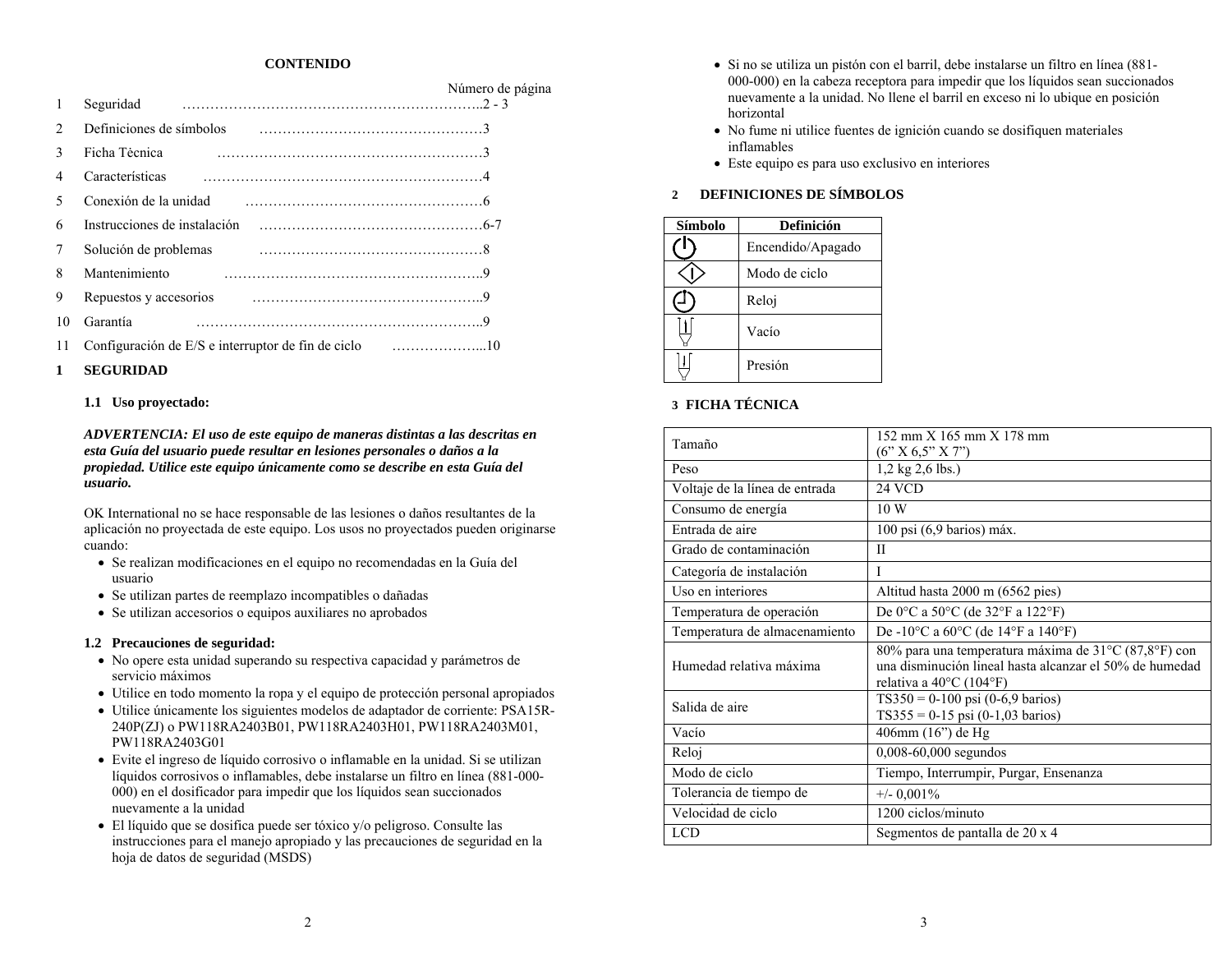

**Figura 1.0** 

| <b>Elementos</b> | <b>Descripción</b>                     |
|------------------|----------------------------------------|
| 1                | Botón de encendido                     |
| $\overline{c}$   | Botón de modo                          |
| 3                | Botón de re-encendido                  |
| 4                | Pantalla                               |
| 5                | Regulador de presión de aire           |
| 6                | Salida de aire pulsado                 |
| $\overline{7}$   | Control de vacío                       |
| 8                | Perilla de control de programación     |
| 9                | Receptáculo del interruptor de pedal   |
| 10               | Cabezal con soporte para linea de aire |
| 11               | Receptáculo de energía                 |
| 12               | Conexión de E/S                        |
| 13               | Puerto de escape                       |
| 14               | Salida auxiliar de aire                |
| 15               | Entrada de aire                        |
| 16               | Bloqueo de cable                       |

**5CONEXIÓN DE LA UNIDAD** 

*PRECAUCIÓN: Debe instalarse un filtro de 5 micras (TSD800-6), No Incluido, con la unidad para garantizar un filtrado correcto del aire.* 



**Figura 2.0** 

| <b>Elementos</b> | Descripción                  |
|------------------|------------------------------|
|                  | A la fuente de aire          |
|                  | Filtro de aire (No Incluido) |
|                  | Adaptador de corriente       |
|                  | Interruptor de pedal         |

### **6 INSTRUCCIONES DE INSTALACIÓN**

#### Consulte la Figura 1.0

- **6.1 Configuración del ciclo de dosificación manual/purga:** 
	- 1. Encienda la unidad presionando el botón de encendido (1).
	- 2. Presione el botón de modo (2) hasta que aparezca el texto "PURGE" en la pantalla.
	- 3. Active la presión de aire girando la perilla del regulador de aire a presión (6) hasta que se indique la presión deseada en el indicador de Pantalla (4).
	- 4. Después de llenar el barril o utilizar adhesivo preempacado, una la jeringa al conjunto de la cabeza receptora. Asegúrese de que la jeringa se trabe en su lugar.
	- 5. Conecte el extremo conector del conjunto de la cabeza receptora a una salida de dosificación de aire (7).
	- 6. Si se requiere "succión de retorno" de vacío, gire el regulador de vacío (8) en sentido contrario a las agujas del reloj hasta que se indique la presión de vacío deseada en el indicador de Pantalla (4)
	- 7. Mantenga presionado el interruptor de pedal para activar el ciclo de dosificación. (Ahora se activará el modo manual/purga)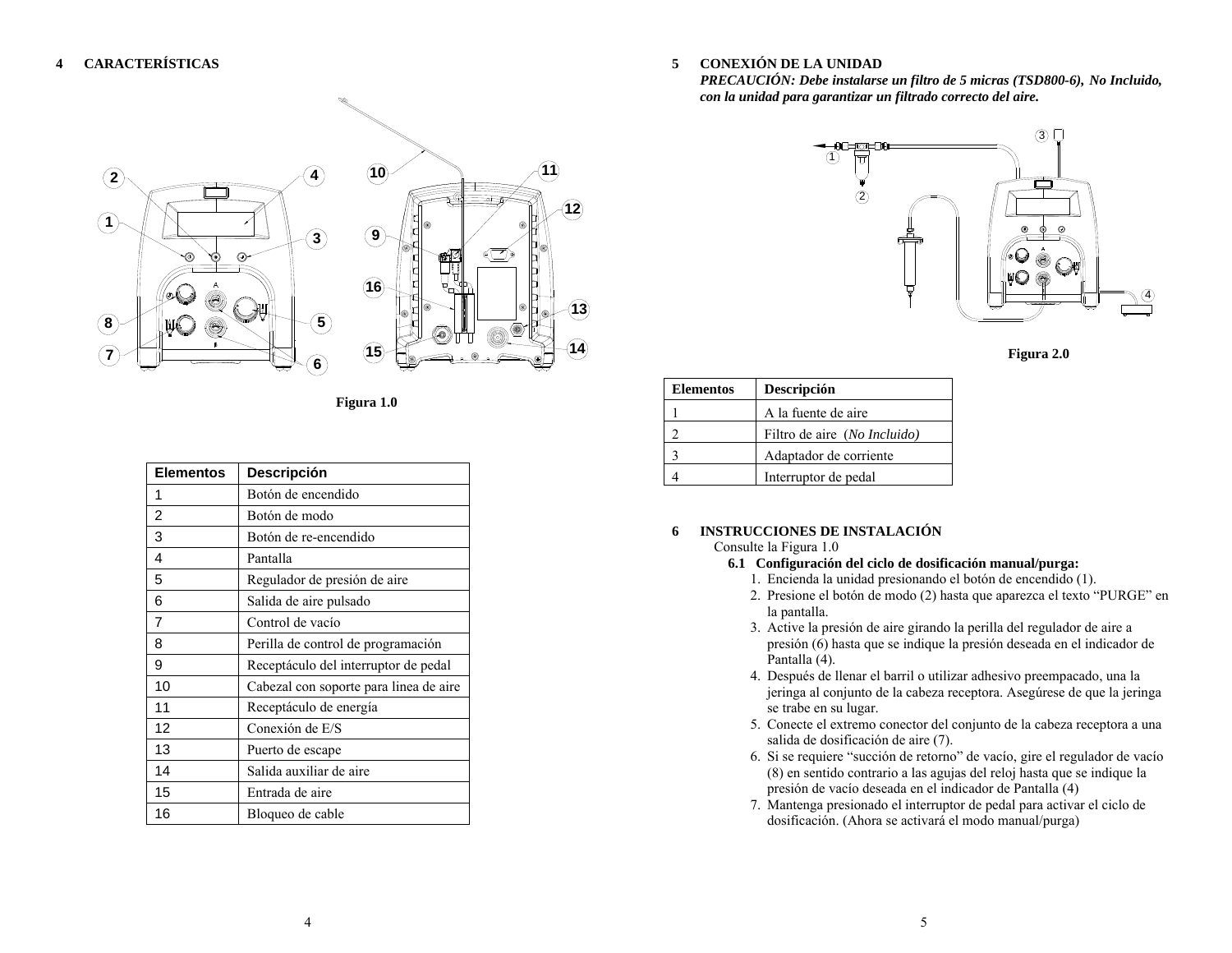### **6.2 Configuración del ciclo de dosificación automática**

#### **6.2.1 Selección de programa**

- 1. Presiones el botón de re-encendido (3) hasta que la letra "P" este tintineando.
- 2. Gire la perilla de control de programación (8) para seleccionar el programa deseado.

#### **6.2.2 Configuración de tiempo**

- 1. Presione el botón de modo (2) para seleccionar el modo "TIMED".
- 2. Presione y suelte el botón de re-encendido (3) hasta que los 2 puntos (:) en el "TIME" estén tintineando.
- 3. Gire la perilla de control de programación (8) para programar el tiempo de dispensado deseado.
- 4. Presione el pedal para activar el ciclo de tiempo de dispensado.
- 5. Presione el interruptor de pedal para activar el ciclo de tiempo de dosificación.

### **6.3 Configuración en modo de aprendizaje**

En modo de aprendizaje, la unidad acumulará tiempo siempre que esté presionado el interruptor de pedal. Esto resulta útil para determinar el tiempo de dosificación que se requiere cuando se desconoce la salida de dosificación.

- 1. Presione el boton de modo (2) para seleccionar el modo "TEACH".
- 2. Presione y suelte el botón de re-encendido (3) hasta que el tiempo de  $d$ ispensado =  $0.000$ S
- 3. Mantenga presionado el interruptor de pedal. El tiempo de dosificación se acumulará durante este tiempo.
- 4. Suelte el interruptor de pedal cuando se haya dosificado la cantidad apropiada de líquido.
- 5. Presione el botón de modo (2) para cambiar al modo "TIMED".
- 6. El dosificador está configurado ahora para repetir este ciclo de tiempo.

#### **6.4 Configuración para disparos múltiples:**

Pueden almacenarse hasta diez disparos individuales o en secuencia en el TS350/TS355.

- 1. Siga los pasos indicados en la sección "6.2 Configuración del ciclo de dosificación automática" para ajustar el tiempo de dosificación en los programas deseados
- 2. Presione tanto el boton de re-encendido (3) y el boton de encendido simultáneamente para activar el modo de programación secuencial.
- 3. Gire la perilla de control de programación para seleccionar el número total de programas a dispensar en secuencia.
- 4. Presione tanto el botón de re-encendido (3) y el botón de encendido (1) para salir del modo de Múltiples Tiros.

### **6.5 Contador de ciclos**

El contador de ciclos registra el número del ciclo de dosificación automática que se está activando. Pueden registrarse hasta 65,535 ciclos. Este número se muestra en la esquina inferior derecha de la pantalla LCD. Para borrar el contador, presione y detenga el botón de re-encendido (3) y el botón de modo (2) simultáneamente hasta que el contador muestre "0".

### **6.6 Cambiar Presión y Unidad de Vacío en la Pantalla**

- 1. Presione y suelte el botón de re-encendido (3) hasta que los dos puntos (:) en "PREASSURE" o "VACUUM" estén tintineando.
- 2. Gire la perilla de control de programación (8) para seleccionar la unidad deseada.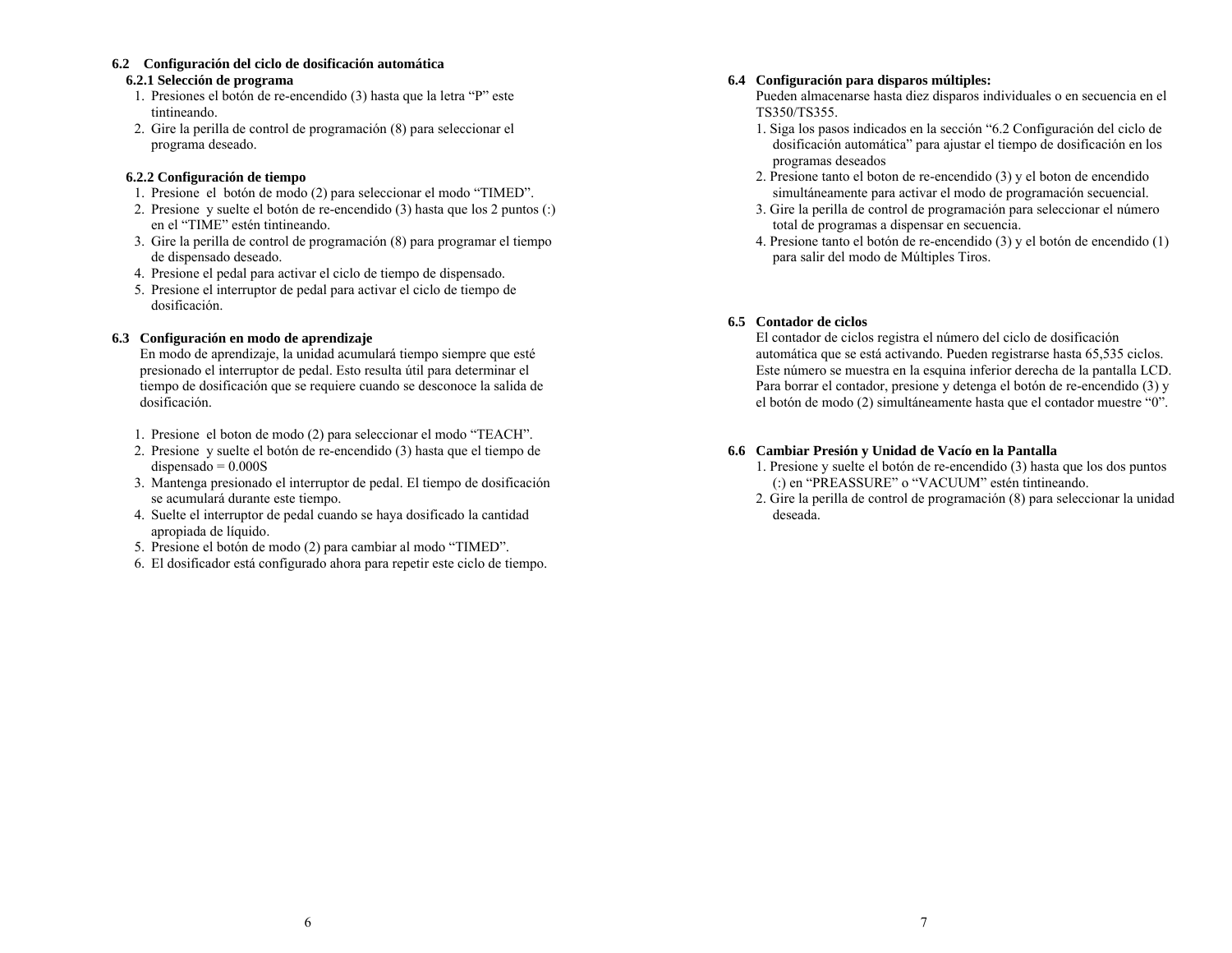### **7 SOLUCIÓN DE PROBLEMAS**

| <b>PROBLEMA</b>                  | <b>CAUSA POSIBLE</b>                                                                                                                    | <b>CORRECCIÓN</b>                                                                                           |
|----------------------------------|-----------------------------------------------------------------------------------------------------------------------------------------|-------------------------------------------------------------------------------------------------------------|
| La pantalla LCD<br>no se ilumina | • No hay entrada de corriente                                                                                                           | • Revise el cable de<br>alimentación y la conexiones<br>• Encienda                                          |
| El sistema no<br>funciona        | · El interruptor de pedal no está<br>conectado o está mal conectado                                                                     | · Revise la conexión del<br>interruptor de pedal                                                            |
|                                  | • Interruptor de pedal con fallas<br>• Cable roto o suelto en el interior                                                               | • El interruptor de pedal<br>requiere reparación o hay que<br>reemplazarlo<br>· Desenchufe el cable de      |
|                                  | de la unidad                                                                                                                            | alimentación y desconecte el<br>suministro de aire Retire la<br>cubierta y busque cables<br>rotos o sueltos |
|                                  | • Solenoide con fallas<br>· Tarjeta de PC con fallas                                                                                    | • Reemplace el solenoide<br>· Reemplace la tarjeta de PC                                                    |
| El sistema no<br>acumula presión | • Presión de aire insuficiente<br>• Las mangueras de aire no están                                                                      | • Aumente la presión del<br>suministro de aire<br>· Verifique la conexión                                   |
|                                  | conectadas<br>· Falla del regulador                                                                                                     | • Reemplace el regulador                                                                                    |
| El sistema no<br>extrae el vacío | • El ajuste del vacío es muy bajo                                                                                                       | · Aumente el valor de ajuste de<br>vacío                                                                    |
|                                  | • Solenoide con fallas<br>• Falla del venturi de vacío<br>· Falla de la válvula de aguja de<br>vacío                                    | · Reemplace el solenoide<br>• Reemplace el venturi<br>· Reemplace la válvula de<br>aguja                    |
| Dosificación<br>irregular        | · Burbujas de aire en el adhesivo<br>· El tiempo de dosificación es<br>insuficiente<br>· La aguja de dosificación comienza<br>a trabare | · Reduzca el valor de ajuste de<br>vacío<br>· Aumente el tiempo de<br>dosificación<br>· Reemplace la aguja  |

#### **8MANTENIMIENTO**

El dosificador está diseñado y fabricado para estar relativamente libre de mantenimiento. Para garantizar una operación satisfactoria, deben seguirse las recomendaciones detalladas a continuación:

- 1. Asegúrese que el suministro de aire esté limpio y seco.
- 2. Evite dar vuelta el barril o colocarlo en posición horizontal, de modo que el material pudiese correr a través de una línea de aire hacia los componentes internos.
- 3. Evite conectar la unidad con excesiva humedad o saturación de solventes.
- 4. Evite conectar el suministro de aire si se superan los 100 psi (6,9 barios) para el TS350 y los 15 psi (1,03 barios) para el TS355.
- 5. Utilice únicamente alcohol amílico para limpiar la superficie exterior de la cubierta principal.
- 6. Utilice únicamente un paño suave para limpiar la pantalla LCD.

#### **9REPUESTOS Y ACCESORIOS**

Para obtener información acerca de los repuestos y accesorios del TS3xx/2xx, consulte la página Web de la Guía del usuario de TS3xx/2xx en *http://www.techconsystems.com*

#### **4GARANTÍA LIMITADA**

OK International garantiza este producto al comprador original por un período de (1) año a partir de la fecha de compra como libre de defectos de material y mano de obra, excepto por el desgaste normal, y en caso de abuso o instalación incorrecta. El producto o los componentes y subensamblajes defectuosos cubiertos por esta garantía serán reparados o reemplazados (a opción de OK International) sin cargo alguno. El cliente con un producto defectuoso bajo garantía deberá contactar a la oficina o distribuidor de OK International más cercano para obtener una autorización de devolución antes de enviar el producto al centro de servicio autorizado de OK International que se le asigne. Para conocer la información de contacto de la oficina o distribuidor de OK International más cercano, visite la página www.techconsystems.com. OK International se reserva el derecho de realizar modificaciones en la ingeniería del producto sin previo aviso.